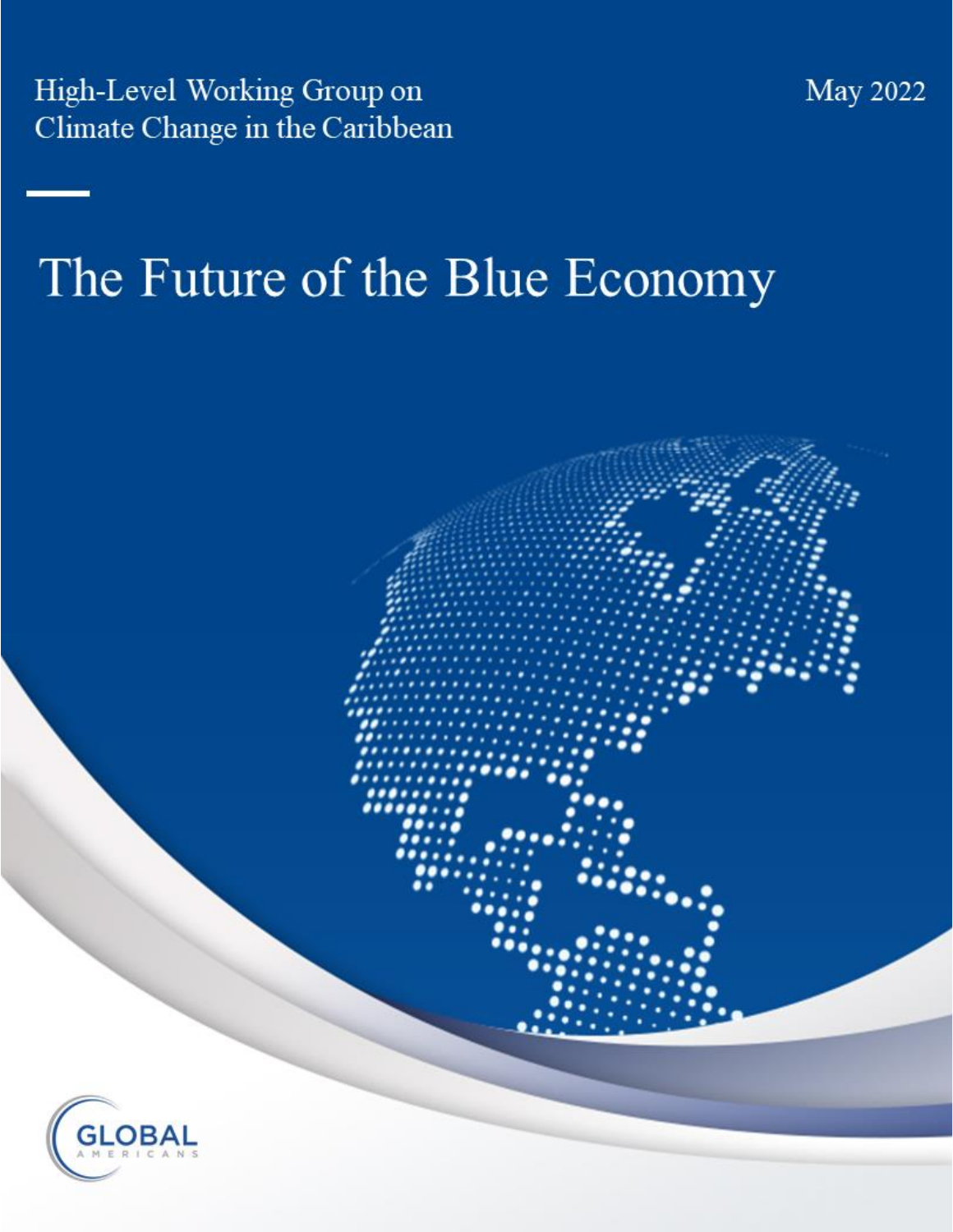

Smart News & Research for Latin America's Changemakers

# **HIGH-LEVEL WORKING GROUP ON CLIMATE CHANGE IN THE CARIBBEAN**

**Ine Apapoe** (Suriname) Lecturer, Anton de Kom University

**Verónica Arias** (Ecuador) Executive Director, CC35

**Dr. Anthony T. Bryan** (Trinidad and Tobago) Non-resident Senior Associate, CSIS

#### **Dr. Samantha Chaitram**

(Trinidad and Tobago) Lecturer, Trinidad and Tobago Police Training Academy

#### **Amb. Anton Edmunds** (St.

Lucia) Senior Advisor on Caribbean Affairs, Inter-American Development Bank; Former St. Lucia Ambassador to the United **States** 

#### **Dr. Georges Fauriol** (United

States) Fellow, Global Americans; Co-chair, Caribbean Policy **Consortium** 

**Allison Fedirka** (United States) Director of Analysis, Geopolitical Futures

**Dr. Richard Feinberg** (United States) Member, Global Americans International Advisory Council; Professor Emeritus, University of California, San Diego

**Shiloh Fetzek** (United States) Senior Fellow, Center for Climate and Security

**Amb. Carlos C. Fuller** (Belize) Belize Permanent Representative to the United Nations

**John Goedschalk** (Suriname) Executive Director, Conservation International-Suriname

**Dr. Ivelaw Griffith** (Guyana) Fellow, Global Americans; Former Vice-Chancellor, University of Guyana

**Rasheed Griffith** (Barbados) Non-resident Senior Fellow, Inter-American Dialogue

**Dr. Legena Henry** (Trinidad and Tobago) Lecturer, University of the West Indies, Cavehill

**Amb. Riyad Insanally** (Guyana) Former Guyana Ambassador to the United States and the OAS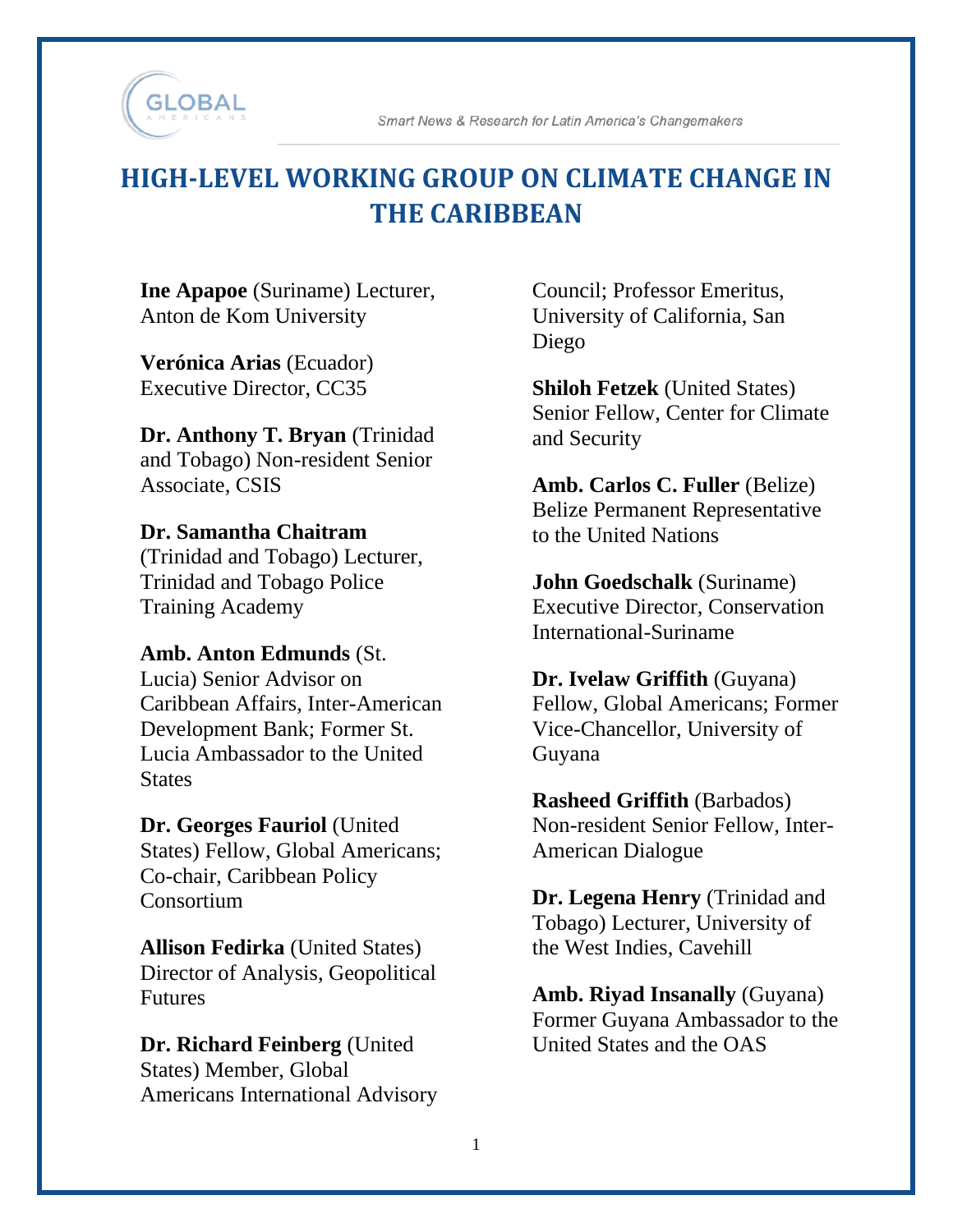

#### **Dr. Scott B. MacDonald** (United

States) Fellow, Global Americans; Chief Economist, Smith's Research & Gradings

**Dame Billie Miller** (Barbados)

Member, Global Americans International Advisory Council; Former Deputy Prime Minister of Barbados

#### **Luis Gilberto Murillo** (Colombia)

Member, Global Americans International Advisory Council; Former Minister of Environment and Sustainable Development, Colombia

**Dr. Claire Nelson** (Jamaica) Founder and Director, Institute of Caribbean Studies

**Dr. Justin Ram** (Barbados) Former Director of Economics, Caribbean Development Bank

**Ivan Rebolledo** (United States) Chair, Global Americans Board of Directors; Managing Partner, TerraNova Strategic Partners LLC **Alex Rosaria** (Curaçao) Former Member, Parliament of Curaçao

**Sir Ronald Sanders** (Antigua and Barbuda) Antigua and Barbuda Ambassador to the United States and the OAS

**Dr. Kalim Shah** (Trinidad and Tobago) Assistant Professor, University of Delaware

**Dr. Lorraine Sobers** (Trinidad and Tobago) Lecturer, University of the West Indies, St. Augustine

**Tulio Vera** (Chile) Chair, Global Americans International Advisory Council; Former Managing Director, J.P. Morgan Latin America Private Bank

**Lisa Viscidi** (United States) Senior Manager, Deloitte Consulting

**Bruce Zagaris** (United States) Partner, Berliner Corcoran & Rowe LLP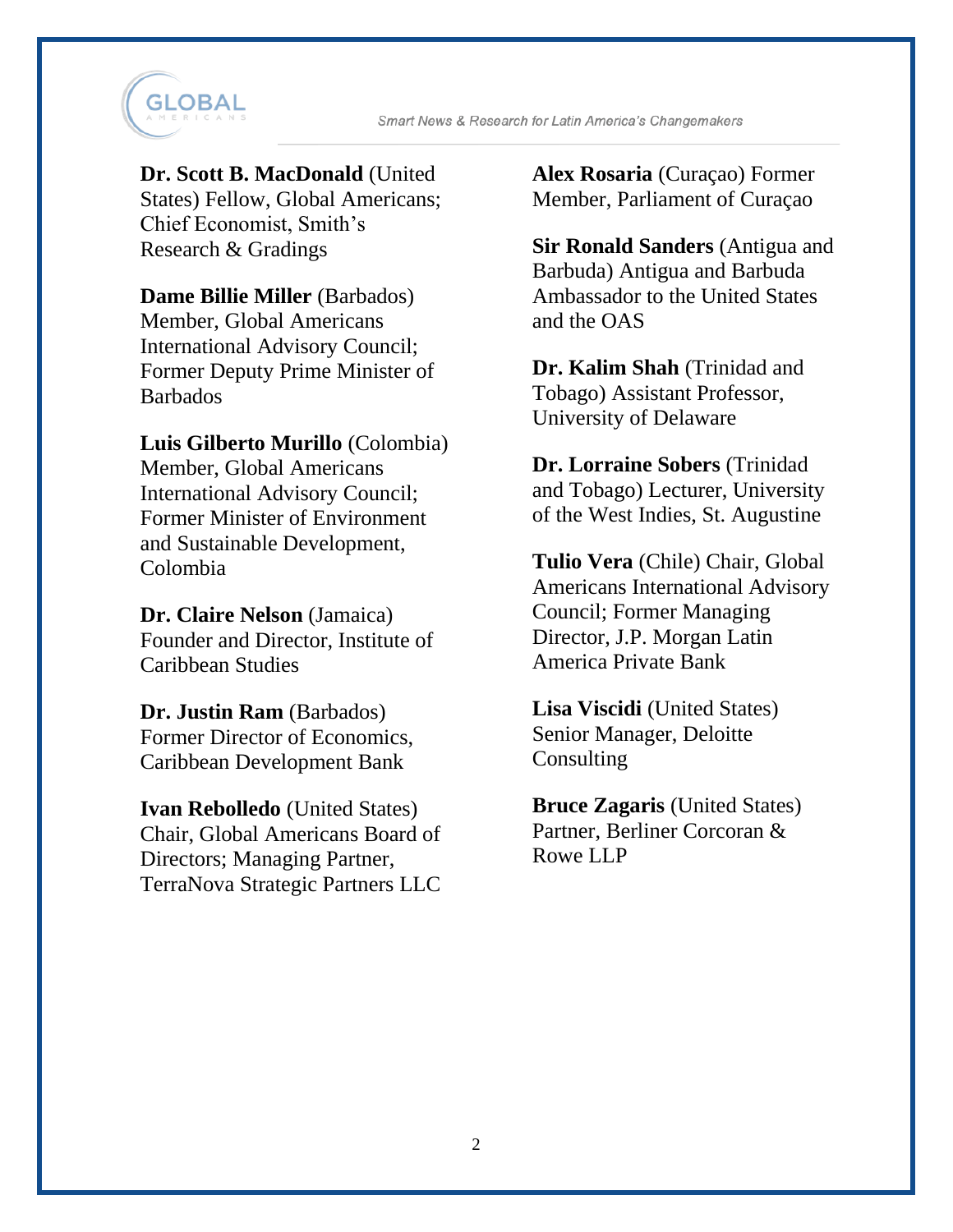

# **INTRODUCTION**

The "blue economy" has much to offer the Caribbean. To briefly define, the blue economy is "the concept of a sustainable ocean economy that provides social and economic benefits for current and future generations," according to Trinidadian energy expert Dr. Anthony T. Bryan. Critically, the blue economy offers an eco-sustainable roadmap to an economic future, playing to the Caribbean's strengths and minimizing its weaknesses. Policymakers in both the Caribbean and its major trade and investment partners need to recognize the value of marine ecosystem services and products as well as develop a deeper appreciation of the need to maintain the current health of fisheries, reefs, and other parts of local waters and islands. In this, there is a balance to be found between economic growth, social equity, employment, price stability, and a sustainable ecosystem.

There are significant reasons to move ahead with a more fulsome embrace of the blue economy in the Caribbean. The last few years have been highly challenging for the region. It has been buffeted by the COVID-19 pandemic, global regulatory measures have damaged offshore financial businesses, and geopolitical tensions have injected uncertainty into foreign investment and trade relations. As a result, the Caribbean's longstanding economic structure, based on the pillars of tourism, extractive industries, and offshore finance—is under considerable pressure. Even agriculture and fishing are under stress, with much of the region dependent on food imports from external sources. Overfishing is a major problem, with knock-on effects hurting the region's coral reefs, which function as essential oceanic ecosystems.

Hovering over these factors is climate change. This threat is made evident by extreme weather events like hurricanes, droughts, and rising sea levels that threaten freshwater supplies. Heavy use of fossil fuels, pollution from tourist activities and shipping, and illicit mining all contribute to climate change. While segments of North America's population may argue that the impact of climate change is overstated, in the Caribbean, it is a very real, tangible point of concern. The fight against climate change is at a critical inflection point, and, as such, it necessitates novel economic approaches.

Caribbean governments looking toward the future know the regional economy needs to adopt a robust sustainability approach. New activities must be developed in ways that do not contribute to environmental degradation. It is also necessary to halt resource overexploitation by eliminating overfishing and other destructive fishing practices, especially in vulnerable reef-associated ecosystems.

The blue economy offers an exciting and creative path for Caribbean governments, private sectors, and non-profit organizations to play a major role in how the region interacts with its neighbors and what kind of future it will create for its population. It is also a process that is being pursued worldwide with the assistance of such international organizations as the World Bank, the Inter-American Development Bank, and the United Nations. These are important partners for the Caribbean to work in establishing and achieving blue economy objectives. Moreover, the blue economy offers an opportunity for low-carbon, clean, and energy-efficient diversification developments that are increasingly important for everyone.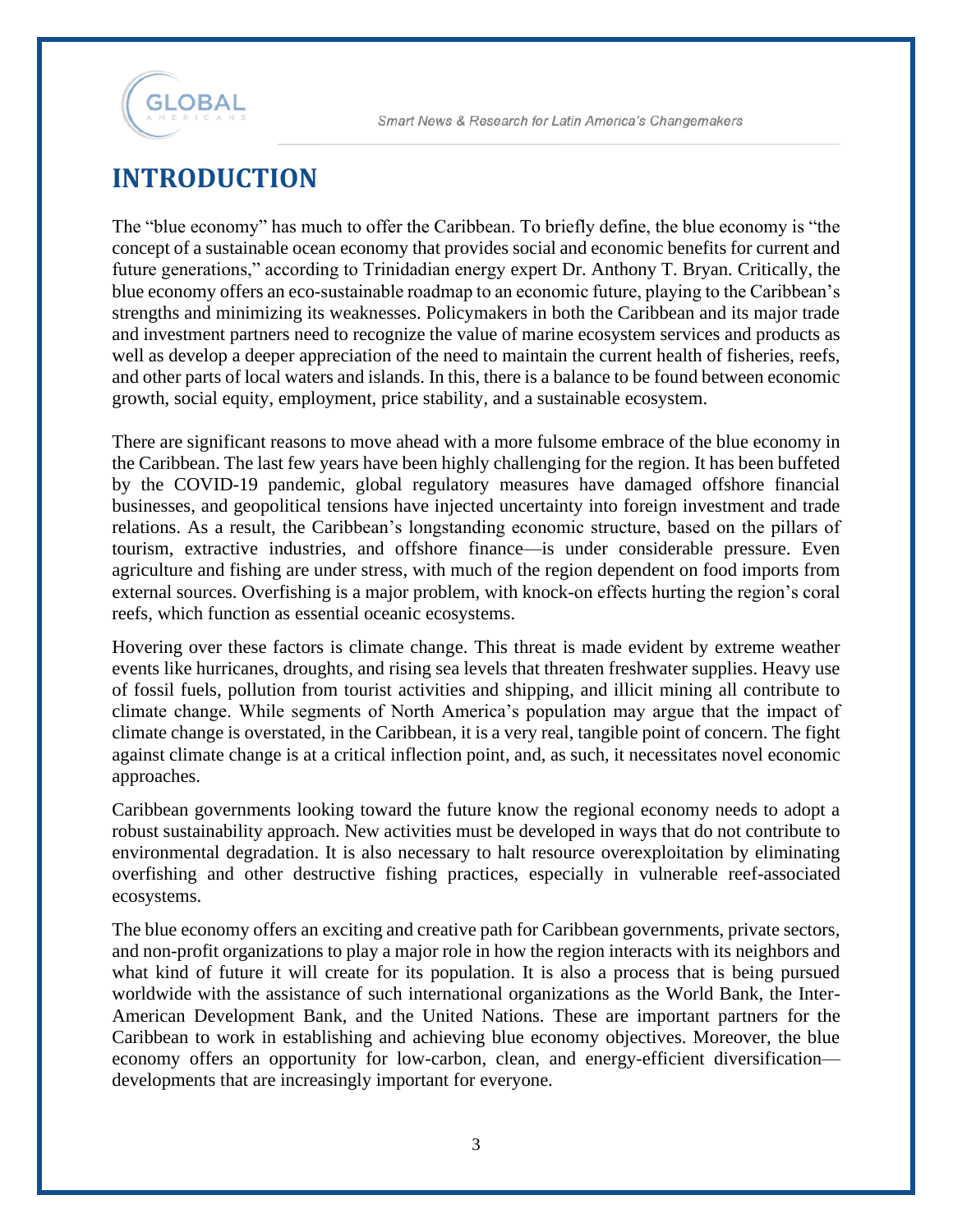

Smart News & Research for Latin America's Changemakers

# **INDEX**

| Introduction |                                          |                |
|--------------|------------------------------------------|----------------|
| Index        |                                          | $\overline{4}$ |
| 1.           | Defining the Blue Economy                |                |
| 2.           | Recommendations to Create a Blue Economy |                |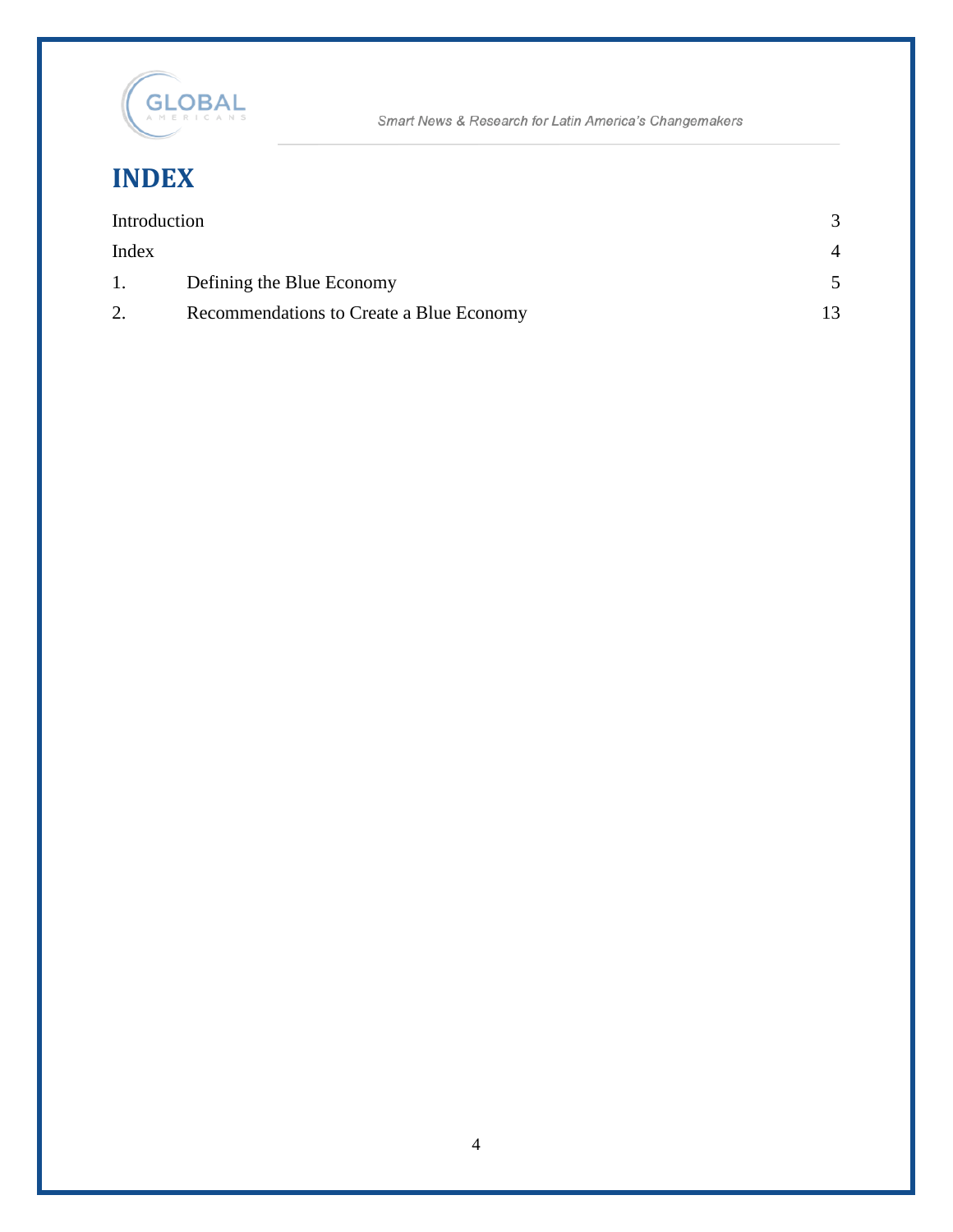

### 1. Defining the Blue Economy

What exactly is the blue economy? According to the World Bank, "The 'blue economy' concept seeks to promote economic growth, social inclusion, and the preservation or improvement of livelihoods while at the same time ensuring the environmental sustainability of oceans and coastal areas. At its core, it refers to the decoupling of socioeconomic development through ocean-related sectors and activities from environmental and ecosystems degradation."<sup>1</sup> To this definition, the World Bank adds that the blue economy "…concept draws from scientific findings that ocean resources are limited and that the health of the oceans has drastically declined due to anthropogenic activities."<sup>2</sup> With this definition in mind, the objective of the blue economy is to provide island states and their populations the ability to restore, protect, and maintain biodiversity while considering the social and economic benefits for current and future generations. Part of this path is through clean technologies, alternative (renewable) energy, and better treatment of waste materials.

How significant is the blue economy? The United Nations estimates that the global blue economy has a turnover of between USD \$3- \$6 trillion, which includes ecosystem services provided by the ocean.<sup>3</sup> Part of these activities includes fisheries and aquaculture businesses, contributing \$100 billion per year and approximately 260 million jobs to the global economy.<sup>4</sup> Therefore, the global blue economy is massive and affects much of the world's population.

As local economies work to recover from the deep recession caused by the COVID-19 pandemic, the blue economy strategy will grow in significance. Jamaica's Minister of Tourism, Edmund Bartlett, recognized this shift in December 2021 when he stated, "The sector must find ways to answer how increasingly scarce natural resources can be prudently managed, how economic growth can be aligned with the social and economic needs of local populations and communities, as well as the preservation of the natural environment. Tourism development strategies and practices must be increasingly designed with the view of promoting more resource-efficient initiatives that are aligned with goals of sustainable consumption and production."<sup>5</sup>

#### **The Blue Economy and the Caribbean Economy**

Three main sectors drive the Caribbean economy: tourism, financial services, and extractive industries. Of these sectors, tourism is the most widespread, being crucial for the larger islands like Cuba, the Dominican Republic, Jamaica, and Puerto Rico and the smaller jurisdictions like Aruba, Barbados, and most of the Eastern

<sup>&</sup>lt;sup>1</sup> "The Potential of the Blue Economy: Increasing Long-Term Benefits of the Sustainable Use of Marine Resources for Small Island Developing States and Coastal [economy.](https://www.un.org/en/desa/exploring-potential-blue-economy) Least Developed Countries," The World Bank, June 2017,4 Ibid. https://www.tralac.org/images/docs/11715/the-potential- <sup>5</sup> [https://www.mot.gov.jm/news-releases/post-covid-19](https://www.mot.gov.jm/news-releases/post-covid-19-travellers-will-opt-sustainable-destinations) [of-the-blue-economy-world-bank-un-desa-june-2017.pdf](https://www.tralac.org/images/docs/11715/the-potential-of-the-blue-economy-world-bank-un-desa-june-2017.pdf) [travellers-will-opt-sustainable-destinations.](https://www.mot.gov.jm/news-releases/post-covid-19-travellers-will-opt-sustainable-destinations)2 Ibid. <sup>3</sup> [https://www.un.org/en/desa/exploring-potential-blue-](https://www.un.org/en/desa/exploring-potential-blue-economy)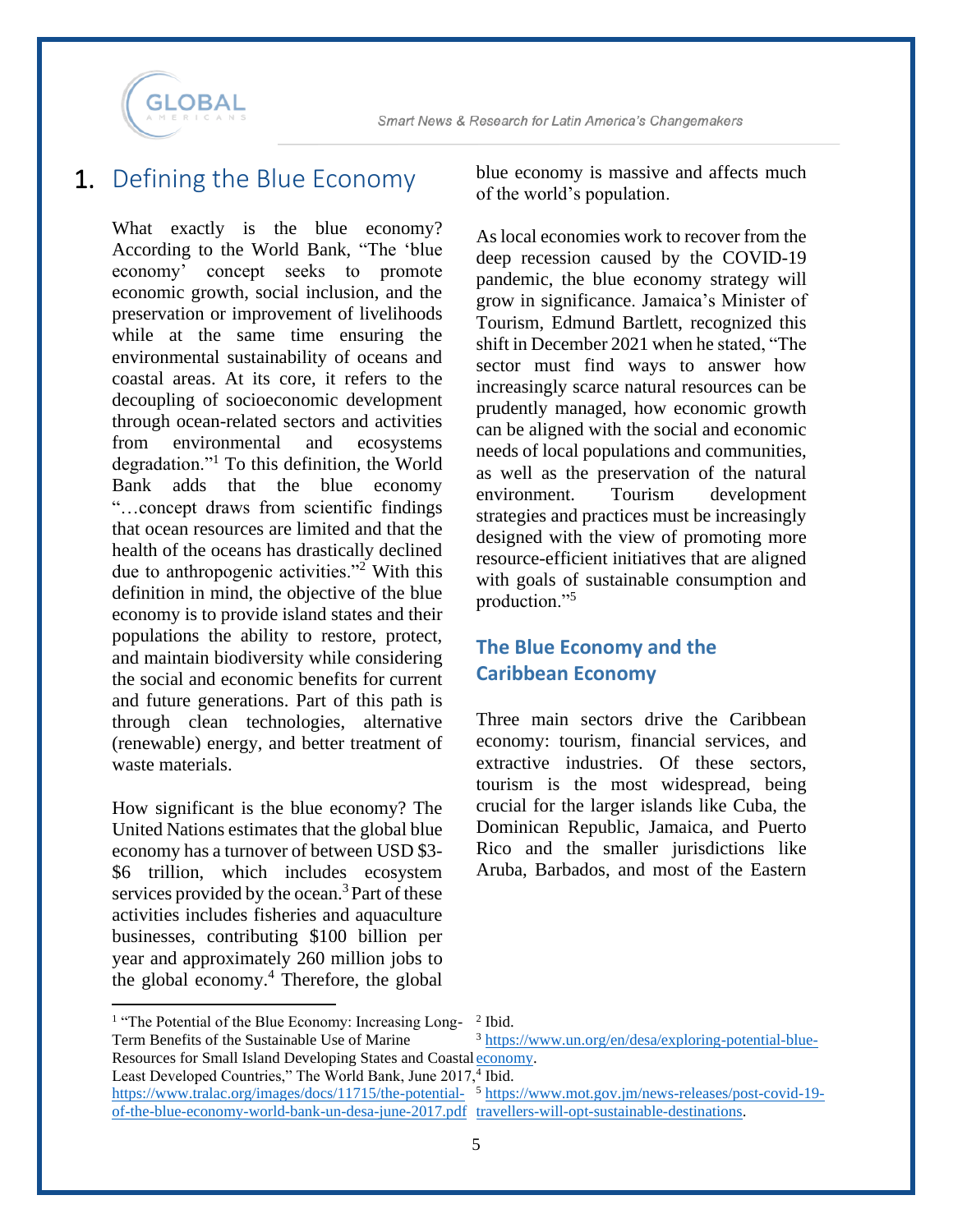

Caribbean.<sup>6,7</sup> Extractive industries (energy and mining) are central to Guyana,

Suriname, Trinidad and Tobago, and, to a lesser extent, Jamaica and Cuba.



Considering the importance of tourism, it is worth providing some idea of the size and scope of the sector. The Caribbean tourism industry contributes 2.8 million jobs to the regional economy and accounts for 14.1 percent of regional GDP, making the Caribbean one of the most tourism-intensive economies in the world. $8$  For many Caribbean countries, the impact of the industry extends well beyond airports, boats, and chic resorts; it encompasses other

sectors that are indirectly dependent on the flow of tourists, including wholesalers, retailers, real estate businesses, and insurance companies. Tourists bring revenues, with the cash going into workers' salaries, infrastructure maintenance, and government coffers. Considering tourism's economic weight, it is not only a source of income but a key factor in the overall stability of what are highly open economies. The pandemic demonstrated the region's

<sup>8</sup> [https://wttc.org/Portals/0/Images/EIR2019-Infographic-](https://wttc.org/Portals/0/Images/EIR2019-Infographic-Map-Regional.png?ver=2021-04-06-170730-000)

<sup>6</sup> [https://www.statista.com/statistics/789517/caribbean](https://www.statista.com/statistics/789517/caribbean-direct-contribution-travel-tourism-gdp-country/)[direct-contribution-travel-tourism-gdp-country/](https://www.statista.com/statistics/789517/caribbean-direct-contribution-travel-tourism-gdp-country/)

<sup>7</sup> Figure 1: "Tourism Dependency Index: Latin America and The Caribbean," Inter-American Development Bank, [Map-Regional.png?ver=2021-04-06-170730-000](https://wttc.org/Portals/0/Images/EIR2019-Infographic-Map-Regional.png?ver=2021-04-06-170730-000) July 2020, [https://www.iadb.org/en/news/idb-report-](https://www.iadb.org/en/news/idb-report-envisions-devastating-tourism-shocks-latin-america-and-caribbean)

[envisions-devastating-tourism-shocks-latin-america-and](https://www.iadb.org/en/news/idb-report-envisions-devastating-tourism-shocks-latin-america-and-caribbean)[caribbean.](https://www.iadb.org/en/news/idb-report-envisions-devastating-tourism-shocks-latin-america-and-caribbean)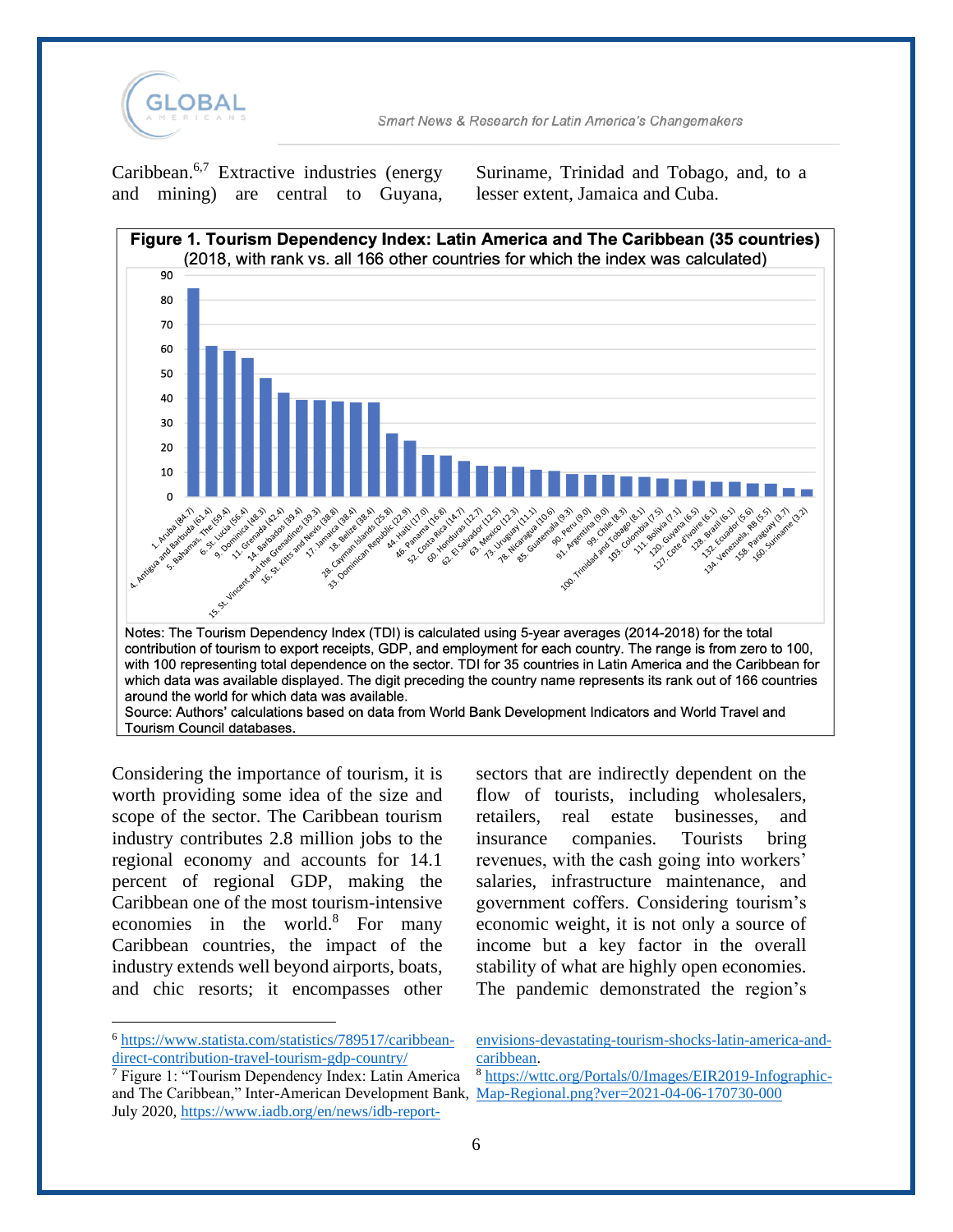

high degree of dependence on tourism, and climate change looms large over this sector in the shape of extreme weather and stressed land and sea resources.

Additionally, there is a strong interrelationship between the Caribbean and the United States. Both the Caribbean's proximity to the U.S. and its warm climate have been important factors in the growth of the U.S. cruise line industry. According to a 2018 study by the Florida-Caribbean Cruise Association, 76 percent of its surveyed Caribbean-bound passengers resided in the United States.<sup>9</sup> Additionally, the U.S. cruise industry alone employs around 178,100 people (a large percentage of whom work Caribbean routes), and in 2020 contributed to a little over \$1 billion in revenue.<sup>10,11</sup> This revenue was notably lower than in previous years due to the impact of COVID-19, and current estimates indicate that the industry will reach a pre-pandemic revenue total around  $$12.5$  billion by 2023.<sup>12</sup>

The State of Florida is closely linked to the Caribbean tourist trade, functioning as a hub for U.S. cruise line activity due to its proximity to Caribbean and Central American destinations. Floridian ports

launch around 60 percent of all U.S. departures. <sup>13</sup> In Puerto Rico, tourism accounts for \$1.74 billion in total GDP contribution (with pre-pandemic numbers at  $$5.17$  billion).<sup>14</sup> While in the U.S. Virgin Islands, tourism contributes slightly less to GDP, totaling \$934 million (with prepandemic numbers at \$2.32 billion).<sup>15</sup> Hurricanes represent a major risk to this industry. As an example, 2017's Hurricane Irma was the most powerful Atlantic hurricane in recorded history and impacted 68.7 percent of cruise ports in the region.<sup>16,17</sup> The storm went down as the costliest in history for Cuba and the Leeward Islands and resulted in an estimated \$77 billion dollars in combined U.S. and regional damage. Even the relatively weak effects of the Hurricane's outer bands on Miami-Dade County caused an estimated decrease of 334,544 tourist arrivals for a total loss value of \$547 million in visitor spending in the month of September 2017.<sup>18</sup> It is clear from this case study that, as the Caribbean suffers economic loss from hurricanes and other climate-related disasters, the United States and its territories appear economically vulnerable to such events as well. Consequently, it is critical to get tourism right—making certain that it has a

| <sup>9</sup> https://www.f-cca.com/downloads/Caribbean-Cruise-                      | 16                                                                                                   |
|-------------------------------------------------------------------------------------|------------------------------------------------------------------------------------------------------|
| Analysis-2018-Vol-Lpdf                                                              | https://www.researchgate.net/publication/334560312 The                                               |
| 10                                                                                  | Development of A Conceptual Framework on the Br                                                      |
| https://www.statista.com/statistics/201342/employement- and Personality Self-       |                                                                                                      |
| in-the-cruise-line-industry-since-2007/.                                            | Congruity and Tourist Loyalty The Moderator Role of                                                  |
| <sup>11</sup> https://www.statista.com/forecasts/1250588/us-cruise-                 | f Tourist Emotional Experience                                                                       |
| revenue.                                                                            |                                                                                                      |
| $12$ Ibid.                                                                          | https://www.sciencedirect.com/science/article/pii/S22105                                             |
| <sup>13</sup> https://www.businessobserverfl.com/article/cruise-                    | 39520300985                                                                                          |
| industry-surges-with-florida-at-the-helm.                                           | 18                                                                                                   |
| <sup>14</sup> https://wttc.org/Research/Economic-                                   | https://www.researchgate.net/publication/334560312_The                                               |
|                                                                                     | Impact/moduleId/704/itemId/187/controller/DownloadRe Development of A Conceptual Framework on the Br |
| quest/action/QuickDownload.                                                         | and Personality Self-                                                                                |
| <sup>15</sup> https://wttc.org/Research/Economic-                                   | Congruity and Tourist Loyalty The Moderator Role o                                                   |
| Impact/moduleId/704/itemId/231/controller/DownloadRe f Tourist Emotional Experience |                                                                                                      |
| quest/action/QuickDownload.                                                         |                                                                                                      |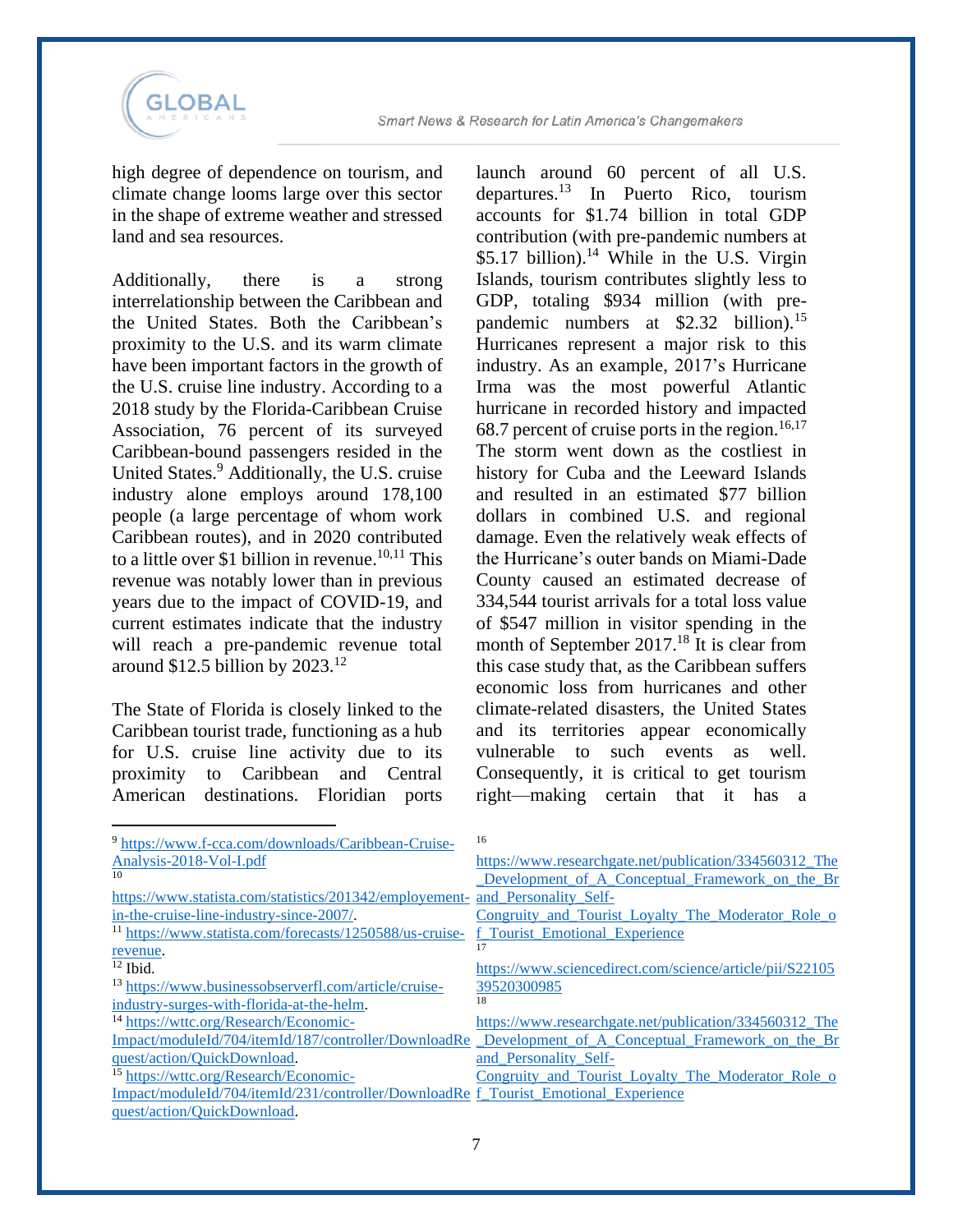

sustainability element that matches blue economy aspirations.

The pandemic shutdown of the tourism industry was brutal, as the region was hit hard by local outbreaks, lockdowns, and flight suspensions. These outcomes had a knock-on impact on other parts of local economies, from food supply and transport to fishing and retail businesses. In the tourism dependent-economies, real GDP contracted by 9.9 percent. <sup>19</sup> In the Eastern Caribbean Currency Union (ECCU), real GDP contracted by 16.0 percent in  $2020.^{20,21}$ 

At the same time, public finances deteriorated as Eastern Caribbean governments sought to buffer the pandemicinduced economic downturn and purchase the medical instruments needed to contend with the pandemic. In the ECCU countries, the overall government fiscal balance, already in deficit, deepened to 6.6 percent of GDP in 2020, while public sector debt rose from 67.1 percent of GDP in 2019 to 83.9 percent of GDP in  $2020$ <sup>22</sup> In one of the most hard-hit economies, the heavily-tourism

dependent Bahamas, the economy contracted by a little over 14.5 percent. Tourist receipts fell by 75 percent, one of the worst performances in the region.<sup>23</sup>

Prospects for economic growth have improved in 2022, but considerable uncertainty hangs over the Caribbean. There are ongoing concerns of another wave of COVID-19, the impact of the Russo-Ukrainian War on international commodity prices (already demonstrated by higher oil and gas prices), and the potential for a recession in the U.S. and Europe. The Caribbean already sees and will feel all these developments in terms of the health of the tourist sector, cost of imported food and fuel, and inflation. This makes the issue of dealing with climate change all the more pressing by placing emphasis on what the blue economy can offer to the region, making it more competitive in certain niches and reducing concerns surrounding food security and energy dependence. As the region emerges from the pandemic, its leaders can introduce new practices with these challenges in mind and rebuild in a forward-thinking manner.

19

[https://www.imf.org/en/Publications/REO/WH/Issues/202](https://www.imf.org/en/Publications/REO/WH/Issues/2021/10/21/Regional-Economic-Outlook-October-2021-Western-Hemisphere) Vincent and the Grenadines. [1/10/21/Regional-Economic-Outlook-October-2021-](https://www.imf.org/en/Publications/REO/WH/Issues/2021/10/21/Regional-Economic-Outlook-October-2021-Western-Hemisphere) [Western-Hemisphere](https://www.imf.org/en/Publications/REO/WH/Issues/2021/10/21/Regional-Economic-Outlook-October-2021-Western-Hemisphere) <sup>22</sup> "Eastern Caribbean Currency Union," [https://www.imf.org/en/Publications/CR/Issues/2021/04/2](https://www.imf.org/en/Publications/CR/Issues/2021/04/29/Eastern-Caribbean-Currency-Union-2021-Discussion-on-Common-Policies-of-Member-Countries-50181)

<sup>20</sup> "Eastern Caribbean Currency Union: 2021 Discussion on Common Policies of Member Countries," International [on-Common-Policies-of-Member-Countries-50181](https://www.imf.org/en/Publications/CR/Issues/2021/04/29/Eastern-Caribbean-Currency-Union-2021-Discussion-on-Common-Policies-of-Member-Countries-50181) Monetary Fund, May 2021,

[9/Eastern-Caribbean-Currency-Union-2021-Discussion](https://www.imf.org/en/Publications/CR/Issues/2021/04/29/Eastern-Caribbean-Currency-Union-2021-Discussion-on-Common-Policies-of-Member-Countries-50181)[on-Common-Policies-of-Member-Countries-50181](https://www.imf.org/en/Publications/CR/Issues/2021/04/29/Eastern-Caribbean-Currency-Union-2021-Discussion-on-Common-Policies-of-Member-Countries-50181)

Montserrat, St. Kitts and Nevis, Saint Lucia, and St.

<sup>&</sup>lt;sup>21</sup> The Eastern Caribbean Currency Union Countries are Anguilla, Antigua and Barbuda, Dominica, Grenada,

[<sup>9/</sup>Eastern-Caribbean-Currency-Union-2021-Discussion-](https://www.imf.org/en/Publications/CR/Issues/2021/04/29/Eastern-Caribbean-Currency-Union-2021-Discussion-on-Common-Policies-of-Member-Countries-50181)

[https://www.imf.org/en/Publications/CR/Issues/2021/04/2](https://www.imf.org/en/Publications/CR/Issues/2021/04/29/Eastern-Caribbean-Currency-Union-2021-Discussion-on-Common-Policies-of-Member-Countries-50181) Mission," International Monetary Fund, March 2022,  $23$  "Staff Concluding Statement of the 2022 Article IV [https://www.imf.org/en/News/Articles/2022/03/21/the](https://www.imf.org/en/News/Articles/2022/03/21/the-bahamas-staff-concluding-statement-of-the-2022-article-iv-mission)[bahamas-staff-concluding-statement-of-the-2022-article](https://www.imf.org/en/News/Articles/2022/03/21/the-bahamas-staff-concluding-statement-of-the-2022-article-iv-mission)[iv-mission](https://www.imf.org/en/News/Articles/2022/03/21/the-bahamas-staff-concluding-statement-of-the-2022-article-iv-mission)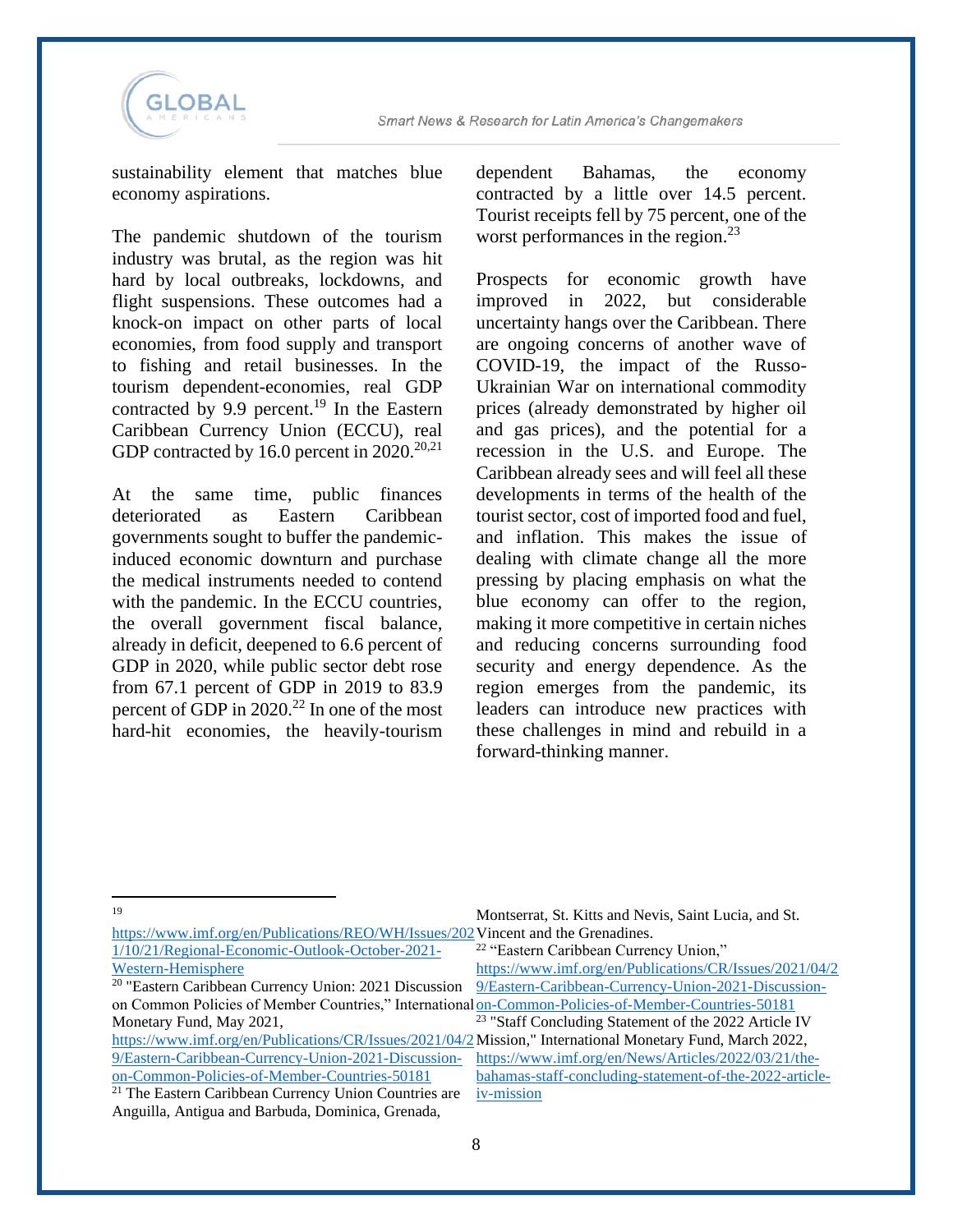

|               | 2019      | 2020     | 2021 | 2022  |
|---------------|-----------|----------|------|-------|
| Tourism       | $-0.03\%$ | $-9.5\%$ | 2.3% | 4.1%  |
| dependent (a) |           |          |      |       |
| Commodity     | $0.4\%$   | 4.0%     | 5.6% | 21.2% |
| exporters(b)  |           |          |      |       |

#### **Table 1: Caribbean Real GDP Growth and Projections**<sup>24</sup>

Notes: (a) Includes Antigua and Barbuda, Aruba, the Bahamas, Barbados, Belize, Dominica, Grenada, Haiti, Jamaica, St. Kitts-Nevis, St. Lucia, and St. Vincent and the Grenadines. (b) Includes Guyana, Suriname, and Trinidad and Tobago.

While tourism is a major source of government revenue and employment throughout the Caribbean, it also has its downsides. These include pollution, stress on ecosystems, and competition for fresh water use from other sectors, like agriculture. At the same time, cruise ships also contribute to seawater pollution. While wastewater is one factor, ballast water is another issue. Ballast water is fresh or salt water held in the ballast tanks and cargo holds of ships. Ships use ballast water to provide stability and maneuverability during a voyage when ships are not carrying cargo, not carrying enough heavy cargo, or when rough seas compromise stability. The problem is that ballast water is often filled in one region and discharged in another. This practice has resulted in the introduction of invasive species into the Caribbean (and other places around the world).

Waste treatment is a major problem for the Caribbean. This includes solid waste and wastewater, which is often untreated and can help facilitate the spread of infectious

diseases, like diarrhea, cholera, and typhoid. The World Bank estimates that in the Caribbean, 85 percent of wastewater enters the ocean untreated and poses a risk to water usage, fishing, and coral reef health.<sup>25</sup> The pollution issue also includes marine litter, of which, plastic is a major offender. In the northeastern Caribbean alone as many as 200,000 pieces of plastic have been found per square kilometer.<sup>26</sup> Much of the plastic originated from within the Caribbean or from northern waters. The combination of heavy tourist use of waters, along with their waste and plastics production, has also contributed to coral reef degradation. The Caribbean is home to around 10 percent of the world's coral reefs, which are home to 45 percent of the fish species and 25 percent of the coral species found nowhere else on the planet.<sup>27</sup>

Another area posing tough questions for developing the ideal blue economy in the Caribbean is agriculture. As one of the most globally dependent regions on imported food, the Caribbean imports much of its food

<sup>&</sup>lt;sup>24</sup> Table 1: "Caribbean Real GDP Growth and Projections," International Monetary Fund, October 2021, [https://www.imf.org/en/Publications/REO/WH/Issues/2021/10/21/Regional-Economic-Outlook-October-2021-](https://www.imf.org/en/Publications/REO/WH/Issues/2021/10/21/Regional-Economic-Outlook-October-2021-Western-Hemisphere) [Western-Hemisphere.](https://www.imf.org/en/Publications/REO/WH/Issues/2021/10/21/Regional-Economic-Outlook-October-2021-Western-Hemisphere)

 $25$  "Marine Pollution in the Caribbean: Not a Minute to Waste," World Bank Group, 2019, [https://documents1.worldbank.org/curated/en/482391554225185720/pdf/Marine-Pollution-in-the-Caribbean-Not-a-](https://documents1.worldbank.org/curated/en/482391554225185720/pdf/Marine-Pollution-in-the-Caribbean-Not-a-Minute-to-Waste.pdf)[Minute-to-Waste.pdf](https://documents1.worldbank.org/curated/en/482391554225185720/pdf/Marine-Pollution-in-the-Caribbean-Not-a-Minute-to-Waste.pdf)  $26$  Ibid.

<sup>27</sup> <https://www.unep.org/news-and-stories/story/restoring-caribbean-paradise-it-used-be>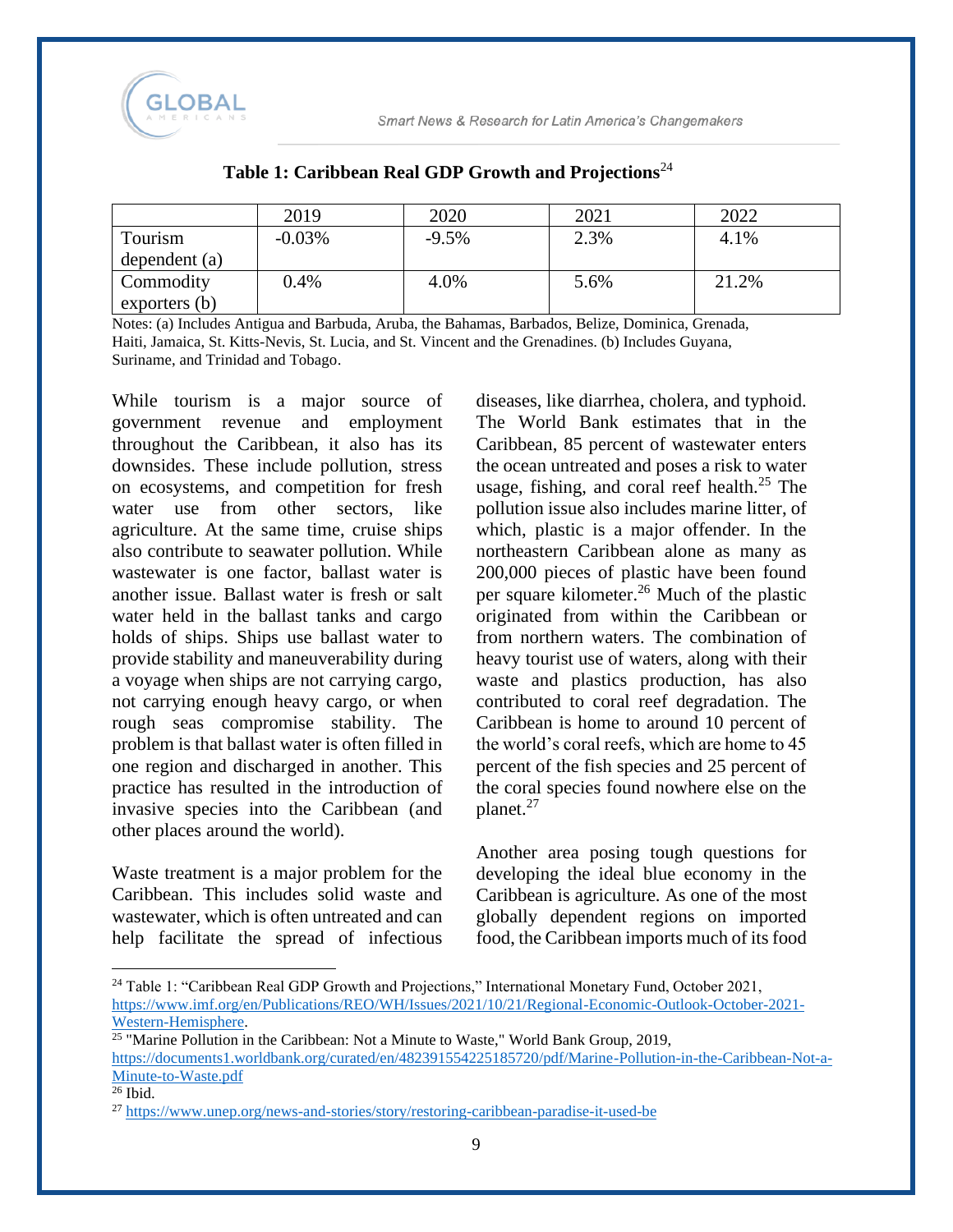

from the U.S. and other external sources. What food the region produces internally faces considerable challenges, including the increasing intensity of droughts, sea-level rise, ocean acidification, and storm surges. For example, rising sea levels are a serious problem for Guyana, where much of the coast is close to sea level and 80 percent of its population resides.<sup>28</sup> Guyana is particularly threatened by rising sea levels as most of its people, farmland, and industry are located on the coast and lie below sea level.<sup>29</sup> Guyana's capital, Georgetown, relies on seawalls for protection.<sup>30</sup> In addition, Guyana's water management is an issue that stretches beyond its borders, as it has the potential to be a future "breadbasket" for the region. $31$  Finally, while Caribbean food security faces nature-driven problems, food insecurity has been made worse due to the pandemic and subsequent supply chain issues.

Increased temperatures and infrequent rainfall could have devastating effects on the coffee industry in Puerto Rico and the Dominican Republic.<sup>32,33</sup> As one USDA study concluded: "Building a sustainable and climate resilient coffee sector in Puerto Rico could provide a much-needed economic boost to the island. However, efforts to do so must be balanced with the island's pressing need to reduce its dependency on imported food and consider

the significant risks posed by climate change in the coming years. Large portions of the traditional coffee-growing region of Puerto Rico may be exposed to increases in annual mean temperature within the next few decades."

In the Caribbean, agriculture is reliant upon water coming from rainfall. The environmental changes could lead to arable land loss and trigger internal and external migration patterns in and from the islands. General impacts of drought include increased vulnerability to pests, harming the growth stages of crops.<sup>34</sup> Droughts can also amplify food scarcity and, thus, increase food prices. The lack of water could also lead to sanitation issues as food washing becomes more challenging and costly. A natural response of farmers during a drought may be to increase irrigation using local groundwater. However, the increased use of groundwater exacerbates the salinization of groundwater aquifers.<sup>35</sup> In addition to coffee crops, some susceptible crops in the region include bananas, plantains, and beans. 36

Developing sustainable agricultural practices in the Caribbean is critical, especially for the future development of the blue economy. The Caribbean has high levels of undernourishment relative to the rest of the world. Undernourishment in the region stands around 18.3 percent, just under

| <sup>28</sup> https://www.climatehotmap.org/global-warming-          | 33                                                                                                               |
|----------------------------------------------------------------------|------------------------------------------------------------------------------------------------------------------|
| locations/guyana.html                                                | https://publications.iadb.org/publications/english/docume                                                        |
| 29                                                                   | nt/Vulnerability-to-Climate-Change-and-Economic-                                                                 |
|                                                                      | https://compass.onlinelibrary.wiley.com/doi/abs/10.1111/ Impacts-in-the-Agriculture-Sector-in-Latin-America-and- |
| gec3.12199.                                                          | the-Caribbean.pdf.                                                                                               |
| $30$ Ibid.                                                           | <sup>34</sup> https://www.usgs.gov/programs/climate-adaptation-                                                  |
| <sup>31</sup> https://blog.iica.int/index.php/en/blog/food-security- | science-centers/drought-impacts-crops-us-caribbean.                                                              |
| caribbean.                                                           | $35$ Ibid.                                                                                                       |
| 32                                                                   | $36$ Ibid.                                                                                                       |
| https://data.fs.usda.gov/research/pubs/iitf/ja iitf 2017 Fa          |                                                                                                                  |
| in 001.pdf                                                           |                                                                                                                  |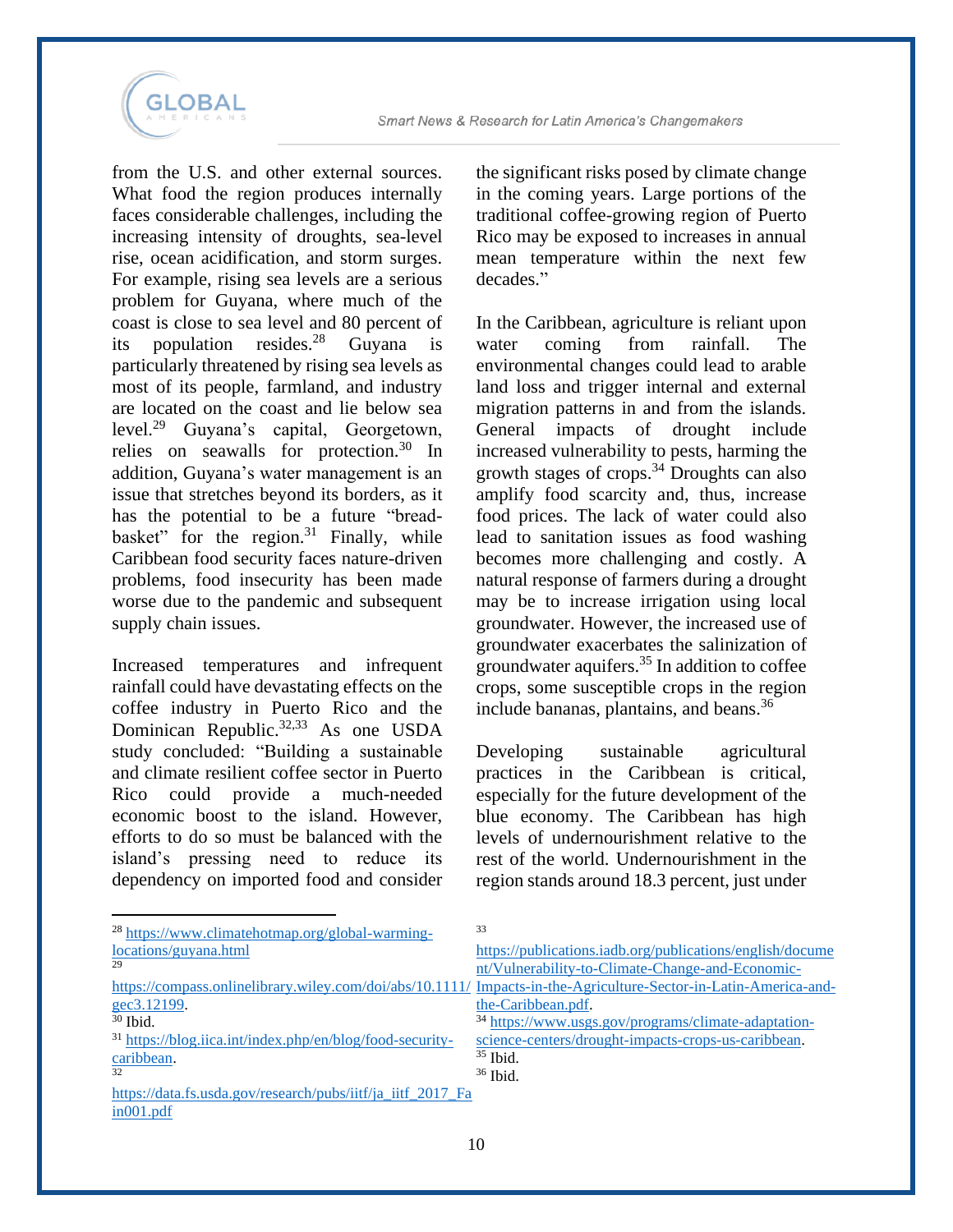

double the world average of 9.9 percent.<sup>37,38</sup> According to the UN Food and Agriculture Organization (FAO), 39 percent of the population lives with severe food insecurity. <sup>39</sup> Food insecurity has recently worsened due to COVID-19 and its resulting supply chain effects.<sup>40</sup>

Exclusive Economic Zone (EEZ) management and fishery access represent a significant challenge related to food security. In 2019, the fishing sector provided stable employment to around 350,000 people in 17 Caribbean countries, generating production valued at over  $$500$  million.<sup>41</sup> However, according to data from the Caribbean Regional Fisheries Mechanism (CRFM), fish production in the Caribbean region in 2019 had declined by 40 percent, a record low in ten years.<sup>42,43</sup> Data reported from the FAO classified the Caribbean's fisheries as one of the most overexploited in the world.<sup>44</sup> The CRFM is keenly aware of the need to deal with overfishing but finds that its mission has been undercut as Member States still struggle with data collection and management activities at national levels due to limited human and financial resources.<sup>45</sup>

The declining numbers of fish also increase the potential for tensions between countries. As fish become harder to find, increasingly desperate fishers may intentionally or unintentionally venture into the EEZs of other Caribbean states, causing tension between competing fisheries. Competition between Suriname, Guyana, Venezuela, and French Guiana in the Southern Caribbean has caused political friction regarding fishing rights and offshore oil reserves. Directly related to increasing ocean resource scarcity is the potential for greater illegal, unreported, and unregulated (IUU) fishing. IUU fishing can result in two consequences: 1) overfishing and an aggravation of the already scarce fishing resources, and 2) increased crime related to evading fishing regulations. Widespread illegal fishing has forced Caribbean countries to take tougher measures to contend with the problem. For example, a number of governments have signed the International Declaration on Transnational Organized Crime in the Global Fishing Industry, also known as the "Copenhagen Declaration." The main thrust of the non-binding declaration is to recognize the importance of ocean resources to humankind and the determination "to support a healthy and thriving fishing industry that is based on fair competition and

| 37                                                                   | 42                                                                                                            |
|----------------------------------------------------------------------|---------------------------------------------------------------------------------------------------------------|
|                                                                      | https://publications.iadb.org/publications/english/docume_https://www.crfm.int/images/documents/CRFM%20Statis |
| nt/Vulnerability-to-Climate-Change-and-Economic-                     | tics%20and%20Information%20Report%202020 Final P                                                              |
| Impacts-in-the-Agriculture-Sector-in-Latin-America-and- ublished.pdf |                                                                                                               |
| the-Caribbean.pdf.                                                   | <sup>43</sup> The CRFM is an inter-government organization of                                                 |
| <sup>38</sup> https://www.fao.org/state-of-food-security-nutrition.  | CARICOM.                                                                                                      |
| 39                                                                   | 44                                                                                                            |
|                                                                      | https://www.fao.org/3/cb4474en/online/cb4474en.html#c_https://www.caf.com/en/knowledge/views/2021/11/opport   |
| hapter- $2\,1$ .                                                     | unities-in-the-blue-economy-for-postcovid-reactivation-                                                       |
| 40 https://blog.iica.int/index.php/en/blog/food-security-            | in-the-caribbean/                                                                                             |
| caribbean.                                                           | 45                                                                                                            |
| 41                                                                   | https://www.crfm.int/images/documents/CRFM%20Statis                                                           |
|                                                                      | https://www.caf.com/en/knowledge/views/2021/11/opporttics%20and%20Information%20Report%202020 Final P         |
| unities-in-the-blue-economy-for-postcovid-reactivation-              | ublished.pdf                                                                                                  |
| in-the-caribbean/.                                                   |                                                                                                               |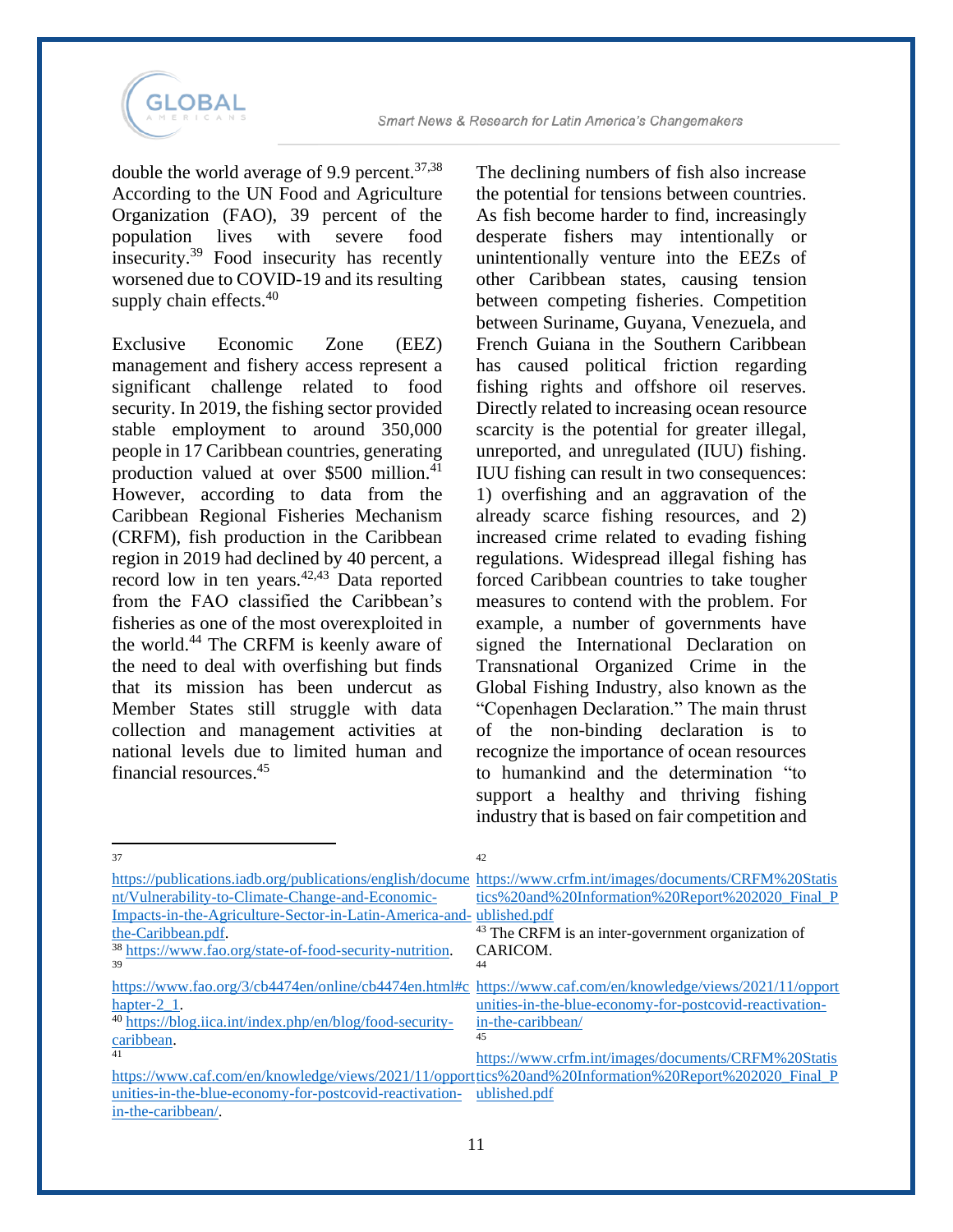

the sustainable use of the ocean."<sup>46</sup> Among the Caribbean countries that have signed the Copenhagen declaration include the Bahamas, Belize, Grenada, Guyana, Jamaica, Montserrat, St. Kitts and Nevis, St. Lucia, St. Vincent and the Grenadines, Suriname, Trinidad and Tobago, and the Turks and Caicos Islands. To this end, in March 2022, the CFRM and the CARICOM Implementation Agency for Crime and Security (CARICOM IMPACS) convened a technical meeting of senior fisheries and maritime law enforcement officers to identify priority actions to strengthen regional and international cooperation to combat and eradicate IUU fishing and transnational organized crime in the fisheries sector.<sup>47</sup>

| Country                     | Oil | Gas                      | Coal $&$<br>others       | Renewables |
|-----------------------------|-----|--------------------------|--------------------------|------------|
| Antigua &<br><b>Barbuda</b> | 99% | $\overline{\phantom{a}}$ | -                        | 1%         |
| The<br><b>Bahamas</b>       | 99% | $\overline{\phantom{a}}$ | $\overline{\phantom{a}}$ | 1%         |
| <b>Barbados</b>             | 90% | 5%                       | $\overline{\phantom{0}}$ | 5%         |
| <b>Belize</b>               | 57% | $\overline{\phantom{0}}$ | 1%                       | 42%        |
| Cuba                        | 75% | 9%                       | $\overline{a}$           | 16%        |
| Dominican                   | 72% | 11%                      | 9%                       | 8%         |
| Rep.                        |     |                          |                          |            |
| Dominica                    | 94% | $\overline{\phantom{a}}$ | $\overline{\phantom{a}}$ | 6%         |
| Grenada                     | 91% | $\qquad \qquad -$        | $\overline{\phantom{0}}$ | 9%         |
| Guyana                      | 87% | $\overline{\phantom{a}}$ | $\overline{\phantom{a}}$ | 13%        |
| Haiti                       | 25% | $\qquad \qquad -$        | $\overline{\phantom{a}}$ | 75%        |
| Jamaica                     | 87% | 3%                       | 2%                       | 8%         |
| St. Kitts &                 | 99% | -                        | $\overline{\phantom{0}}$ | 1%         |
| <b>Nevis</b>                |     |                          |                          |            |
| St. Lucia                   | 92% |                          |                          | 8%         |
| St. Vincent                 | 96% |                          |                          | 4%         |
| $&$ the                     |     |                          |                          |            |
| Grenadines                  |     |                          |                          |            |
| Suriname                    | 87% | $\overline{\phantom{a}}$ | $\overline{\phantom{0}}$ | 13%        |
| Trinidad &<br>Tobago        | 8%  | 91%                      |                          | 1%         |

#### **Table 2: Total Primary Energy Supply Fuel Source**<sup>48</sup>

<sup>46</sup> [https://bluejustice.org/copenhagen](https://bluejustice.org/copenhagen-declaration/#:~:text=The%20Declaration,-We%2C%20the%20Ministers&text=Recognize%20that%20our%20countries%20are,sustainable%20use%20of%20the%20ocean)[declaration/#:~:text=The%20Declaration,-](https://bluejustice.org/copenhagen-declaration/#:~:text=The%20Declaration,-We%2C%20the%20Ministers&text=Recognize%20that%20our%20countries%20are,sustainable%20use%20of%20the%20ocean) [We%2C%20the%20Ministers&text=Recognize%20that%](https://bluejustice.org/copenhagen-declaration/#:~:text=The%20Declaration,-We%2C%20the%20Ministers&text=Recognize%20that%20our%20countries%20are,sustainable%20use%20of%20the%20ocean) <sup>48</sup> Table 2: "Total Primary Energy Supply Fuel Source," [temlist&task=user&id=81:crfmcommunications&Itemid=](https://www.crfm.net/index.php?option=com_k2&view=itemlist&task=user&id=81:crfmcommunications&Itemid=284&limitstart=0) [284&limitstart=0](https://www.crfm.net/index.php?option=com_k2&view=itemlist&task=user&id=81:crfmcommunications&Itemid=284&limitstart=0)

[20our%20countries%20are,sustainable%20use%20of%20](https://bluejustice.org/copenhagen-declaration/#:~:text=The%20Declaration,-We%2C%20the%20Ministers&text=Recognize%20that%20our%20countries%20are,sustainable%20use%20of%20the%20ocean) International Renewal Energy Agency, 2018, [the%20ocean](https://bluejustice.org/copenhagen-declaration/#:~:text=The%20Declaration,-We%2C%20the%20Ministers&text=Recognize%20that%20our%20countries%20are,sustainable%20use%20of%20the%20ocean) [https://www.irena.org/lac.](https://www.irena.org/lac)

[https://www.crfm.net/index.php?option=com\\_k2&view=i](https://www.crfm.net/index.php?option=com_k2&view=itemlist&task=user&id=81:crfmcommunications&Itemid=284&limitstart=0)

47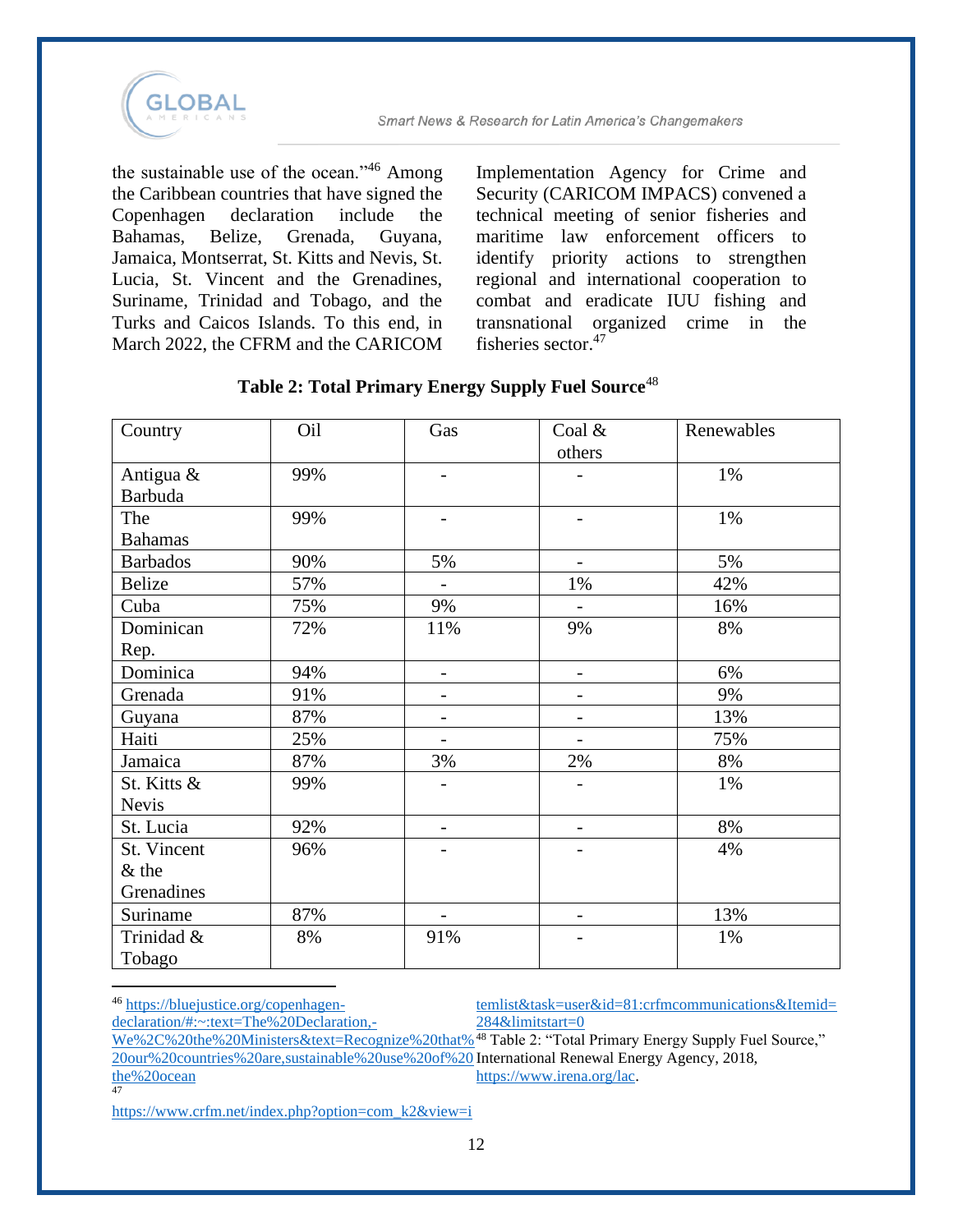

Finally, the Caribbean economy heavily depends on fossil fuels to generate electricity. Considering the impact of fossil fuels on climate change (i.e., the carbon footprint), this is an area that demands attention. Therefore, Guyana and Suriname should see their massive finds as transitory vehicles for national and regional development with an eye to develop alternative energy more fully.

The Caribbean has considerable potential in geothermal, solar, and wind resources. Unfortunately, wind and solar development have been slow in many countries and territories. In 2001, one Jamaican energy expert wrote, "The Caribbean has the potential for a significant increase in windpowered electricity production. A number of wind farm projects are being implemented, making wind potentially the fastest growing renewable energy technology in the region over the next two decades. Wind promises more than 10 percent of the electricity in many Caribbean countries by the year 2020."<sup>49</sup> While the use of wind power has expanded, it has not lived up to expectations—so far. That could change with a more concerted and motivated push to go green.

## 2. Recommendations to Create a Blue Economy

While many of the necessary elements of a blue economy exist throughout the Caribbean, major challenges exist. These include developing a deeper state comprehension of local ecosystems,

investing in the human capital needed to match a change in economic direction, and linking up with international and regional organizations oriented to tackling such issues as full implementation of the 1982 United Nations Convention on the Law of the Sea (UNCLOS).

Suggestions for creating a blue economy in the Caribbean include the following:

#### **Improving the use of maritime living resources**

This category includes seafood harvesting and related activities such as food processing, boat construction and maintenance, and marketing and distribution. The fisheries of greatest importance are pelagic fish, reef fish, lobster, conch, shrimp, continental shelf demersal fish, deep slope fish, and bank fish. There are also less important fisheries for marine mammals, sea turtles, sea urchins, and seaweeds. Governments can do much more to develop more competitive fisheries in the Caribbean. In the United States, Caribbean efforts are underway to develop further island-based fishery management plans in designing policies specific to different locations' biodiversity, culture, and other characteristics.

A critical component in helping improve the sustainability of Caribbean fisheries is to help countries to better collect, manage, and use scientific data information. While efforts have been made to address this need, the fiscally-challenged nature of a number of

<sup>49</sup> Raymond M. Wright, "Wind Energy Development in the Caribbean," Science Direct, Renewable Energy, November 2001, Col. 24, Issues 3-4: 439-444,

[https://www.sciencedirect.com/science/article/abs/pii/S096014810100026X.](https://www.sciencedirect.com/science/article/abs/pii/S096014810100026X)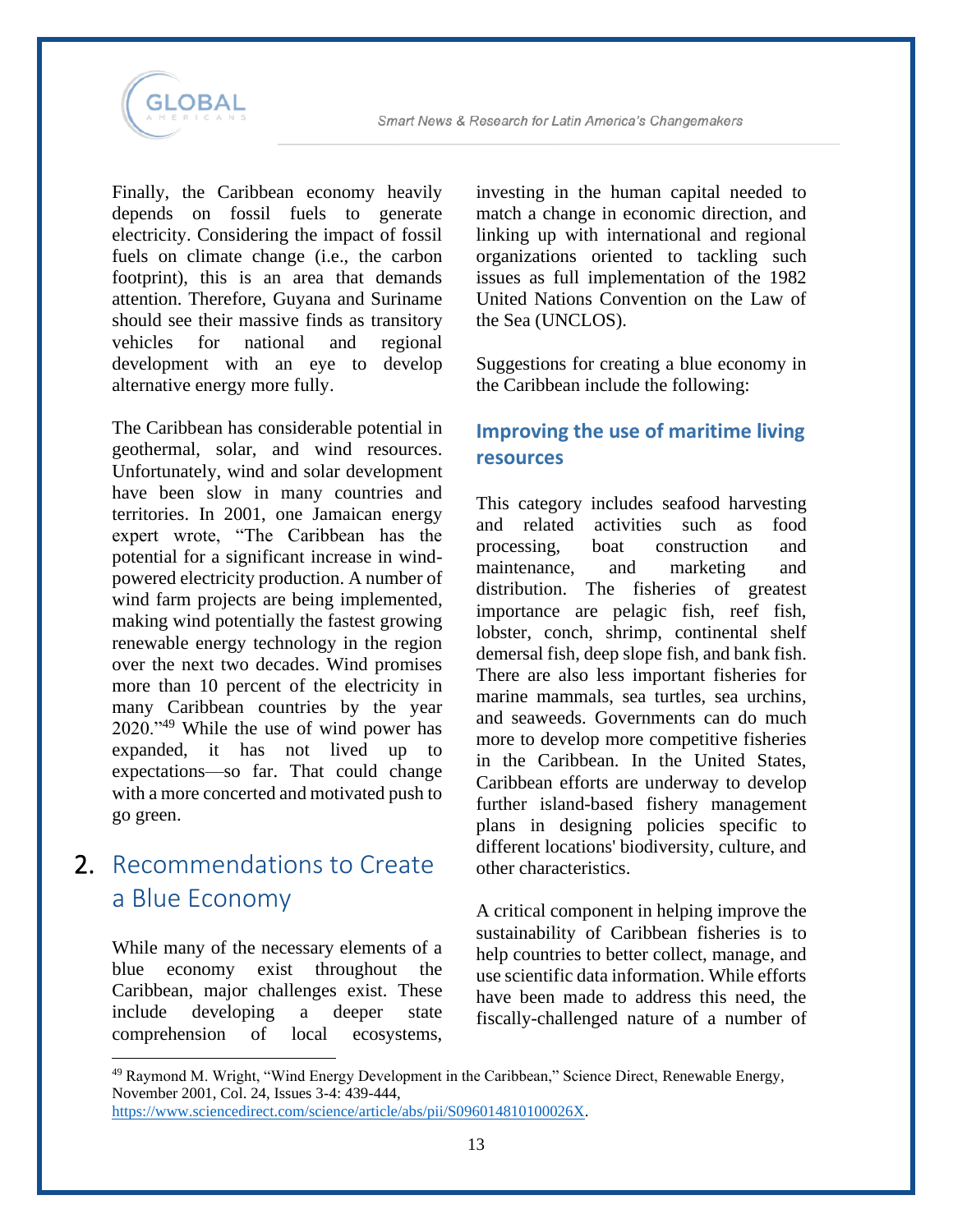

Caribbean governments has limited further advances. This remains an important area of development as it helps define the size and scope of the problems of overfishing and IUU fishing.

Within territorial waters governments need to adopt improved regulatory frameworks and legislation regarding ocean governance, especially for vulnerable ecosystems like coral reefs. Belize and the Dominican Republic have taken an active role in identifying and protecting their valuable marine ecosystems, with Belize closing 11 percent and the Dominican Republic closing 18 percent of their respective territorial waters to non-living and living resource extraction.<sup>50</sup>

In Belize, the health of the tourism and fishing industries are directly tied to the management of marine protected areas (MPAs). Paradoxically, case studies of the country's MPAs suggest that closing territorial waters has had significant commercial benefits. According to a 2017 World Wildlife Fund report, "at least 46,000 people in Belize directly depend on the health of reef and mangrove ecosystems for their livelihoods and approximately 190,000 people in total if to include the support for their families."<sup>51</sup> Though the promise of oil wealth looms large for countries like Guyana and Suriname, Belizean MPAs demonstrate how protecting at least 10 percent of territorial waters drives tourism, promotes

food security, and sustains thousands of livelihoods. $5\frac{5}{2}$ 

Another economic outlet for maritime living resources is the use of marine living resources for the commercial development of pharmaceuticals, enzymes, cosmetics, and many other products. Nature has been the traditional source of new pharmaceuticals. According to the National Center for Biotechnology Information, over 50 percent of the marketed drugs are either extracted from natural resources or produced by synthesis using natural products as templates or starting materials.<sup>53</sup> Marinederived pharmaceuticals include the anticancer drug, Ara-C and the antiviral drug, Ara-A; both derived from nucleosides from a shallow-water marine sponge collected off the coast of Florida. With the Caribbean's extensive biodiversity, this is a sector that could responsibly coexist alongside MPAs and expand considerably.

#### **Extraction and use of non-living maritime resources**

This broad category encompasses seabed mining, offshore oil and gas extraction, and desalination. While there is a debate over oil and gas exploration and exploitation, desalination is increasingly important in Caribbean development. Seabed mining is also controversial, but battery metal exploration of cobalt, nickel, and copper

| .50                                                                      | 52                                                                                                         |
|--------------------------------------------------------------------------|------------------------------------------------------------------------------------------------------------|
|                                                                          | https://data.worldbank.org/indicator/ER.MRN.PTMR.ZS?https://www.researchgate.net/publication/284030354 Ben |
| locations=GY-SR-BZ-DO-BS-AG-BB-TT-                                       | efits of No-                                                                                               |
| JM&name desc=true                                                        | take Zones for Belize and the Wider Caribbean Regi                                                         |
| -51                                                                      | <u>on</u>                                                                                                  |
| https://files.worldwildlife.org/wwfcmsprod/files/Publicati <sup>53</sup> |                                                                                                            |
|                                                                          | on/file/91r0y99nrk Belize Natural Heritage Natural W https://www.ncbi.nlm.nih.gov/books/NBK230700/#:~:tex  |
| ealth.pdf? ga=2.257208843.1456044559.1652901790-                         | $t = Today\%2C\%20over\%2050\%25\%20of\%20the,as\%20te$                                                    |
| 633886616.1652901788                                                     | mplates%20or%20starting%20materials                                                                        |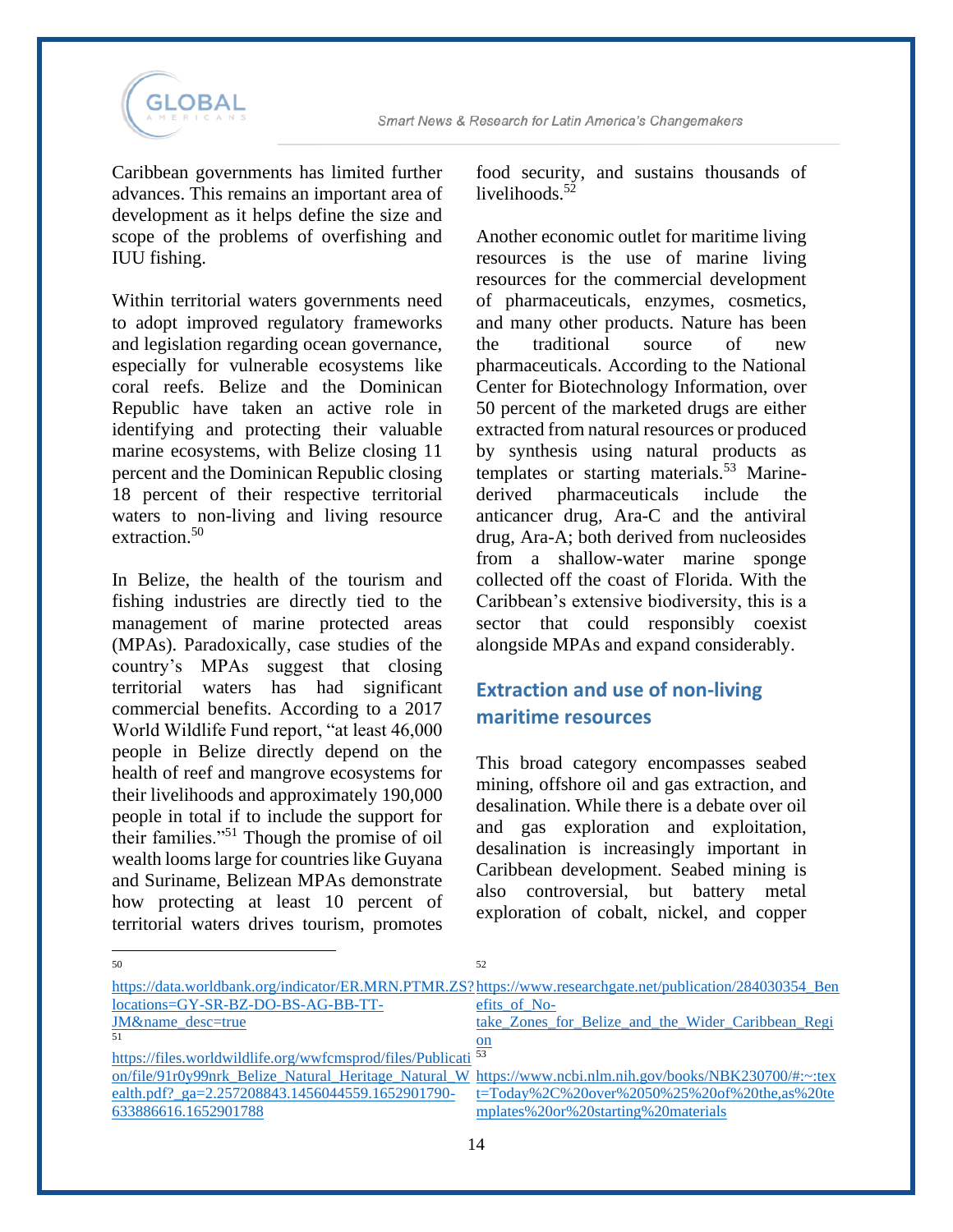

have attracted attention from the public and private sectors.

Considering that meeting demand for fresh water is likely to become more challenging with climate change, desalination is decidedly a growth area. According to the World Bank, 150 countries use desalination, including a number of Caribbean countries.<sup>54</sup> Curacao was the first island to produce fresh water from seawater through evaporators. This practice has been taking place since 1928. As pressure on water resources grows due to climate change, desalination is likely to see more plants spread in the region. Considering the importance of fresh water in the Caribbean, extensive care will be necessary for developing this sector due to the costs entailed and energy use. The World Bank notes that desalination technologies "capable of producing significant quantities of water generally have high upfront capital and operational costs and produce environmental impacts that are not well understood but that include potential impacts on maritime organisms and their larvae during the intake of seawater."<sup>55</sup>

Water sharing represents a distinct policy avenue to meet the region's needs with fewer negative environmental impacts, less upfront financing, and lower operational costs than desalination. Many Caribbean nations qualify as "fresh water stressed,"

<sup>54</sup> "The Potential of the Blue Economy," World Bank Group, 2017,

[https://openknowledge.worldbank.org/bitstream/handle/1](https://openknowledge.worldbank.org/bitstream/handle/10986/26843/115545.pdf?sequence=1&isAllowed=y) [0986/26843/115545.pdf?sequence=1&isAllowed=y](https://openknowledge.worldbank.org/bitstream/handle/10986/26843/115545.pdf?sequence=1&isAllowed=y) <sup>55</sup> Ibid.

according to the FAO. $56,57,58$  For example, Barbados' 279 m<sup>3</sup> of renewable internal fresh water per capita per year makes it the most water-scarce nation in the region and the 20th most water‐scarce nation in the world. However, Guvana's 310,880 m<sup>3</sup> and Suriname's  $173,531$  m<sup>3</sup> of renewable internal freshwater resources per capita rank second and third best in the world, respectively.<sup>59</sup> In a fixed water sharing agreement (FWSA), water-abundant countries would voluntarily commit to releasing a fixed amount of water to waterstressed countries in exchange for an agreed compensation.<sup>60</sup> The prospect of an FWSA would still require ample financing to cover infrastructure and shipping costs, and service providers must generate sufficient income to cover these costs.<sup>61</sup>

#### **Transitioning to a blue economy energy regime**

The Caribbean needs to continue to make further headway in developing alternative sources of energy. Efforts thus far have resulted in the installation of a solar power plant in Antigua and Barbuda, with similar programs being put in place in St. Kitts and Nevis, as well as Aruba. Wind farms have also been established in Aruba, Jamaica, and

58

 $59$  Ibid. 60

[https://citeseerx.ist.psu.edu/viewdoc/download?doi=10.1.](https://citeseerx.ist.psu.edu/viewdoc/download?doi=10.1.1.678.9487&rep=rep1&type=pdf) [1.678.9487&rep=rep1&type=pdf](https://citeseerx.ist.psu.edu/viewdoc/download?doi=10.1.1.678.9487&rep=rep1&type=pdf) 61

[https://publications.iadb.org/publications/english/docume](https://publications.iadb.org/publications/english/document/Water-Security-and-Services-in-The-Caribbean.pdf) [nt/Water-Security-and-Services-in-The-Caribbean.pdf](https://publications.iadb.org/publications/english/document/Water-Security-and-Services-in-The-Caribbean.pdf)

<sup>56</sup> The FAO defines populations living with freshwater stress as those receiving less than  $1000 \text{ m}^3$  per year per capita.

<sup>57</sup> [https://www.fao.org/land-water/water/water](https://www.fao.org/land-water/water/water-scarcity/en/)[scarcity/en/](https://www.fao.org/land-water/water/water-scarcity/en/)

[http://www.fao.org/nr/water/aquastat/data/glossary/search](http://www.fao.org/nr/water/aquastat/data/glossary/search.html?termId=4188&submitBtn=s&cls=yes) [.html?termId=4188&submitBtn=s&cls=yes](http://www.fao.org/nr/water/aquastat/data/glossary/search.html?termId=4188&submitBtn=s&cls=yes)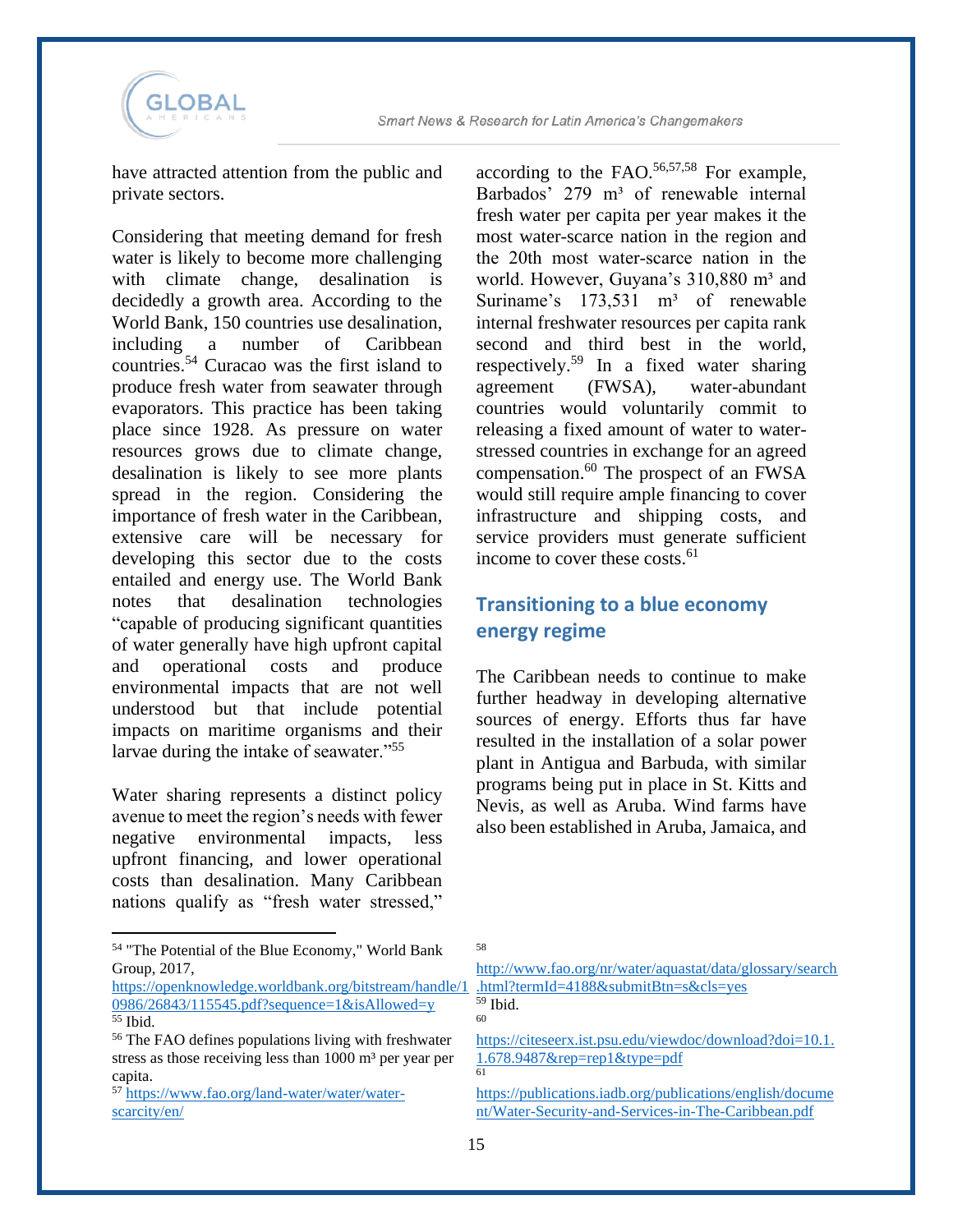

Nevis.<sup>62</sup> Commercial and residential application of solar power is in place in Barbados, St. Lucia, and Grenada, and geothermal is being explored on other islands. The Eastern Caribbean has pledged to double the use of renewable energy from 10 percent in 2020 to 20 percent in 2025.<sup>63</sup> Alternative energy projects are also being established in the Dominican Republic and Cuba. In Cuba, the goal is to have 24 percent of its energy generation come from renewables by  $2030.<sup>64</sup>$  The Dominican Republic is seeking to increase its contribution of renewable energy sources in electricity generation to 25 percent by 2025.<sup>65</sup>

Despite these efforts, the Caribbean remains heavily dependent on oil and natural gas for its energy needs. Renewable energy remains well behind oil and gas in meeting the Caribbean's energy needs, despite the region's optimal conditions for leveraging abundant renewable energy sources like the sun and wind. Considering that the Caribbean gets around 217 days of sunshine a year, it has an excellent solar resource. The technology for solar power has improved considerably over the past decade and the cost of solar panels has become more affordable, making the installation of small units for rooftops a possibility.

The development of a green energy system is complicated by a number of factors. These include the existence of what are effectively monopolies on oil supply that have little incentive to transition to clean energy, inadequate legal and regulatory frameworks, and financial constraints.<sup>66</sup> The pandemic also slowed the transition to alternative energy. In the Eastern Caribbean, the pandemic disrupted supply chains, delayed the arrival of solar panels and batteries, and prevented technical advisors from visiting the islands.

The green energy transition is not going to occur overnight. Despite the hope for a more rapid transition, the energy transformation process is likely to proceed at a slower pace and take place in the next two to three decades. As Trinidadian energy expert Dr. Anthony T. Bryan states in his book, *The Caribbean Blue Economy*, the oil and gas sectors, "…at the present time they play a critical role in financing our transitions to green and blue economies and in maintaining economic resilience for countries that are fortunate in having these resources." Money earned from fossil fuels has to be used to build a sustainable alternative energy future.

Another element in the energy transition is that Caribbean governments have a key role in managing the process through proper laws

62

[https://www.powerengineeringint.com/renewables/constr](https://www.powerengineeringint.com/renewables/construction-of-solar-storage-microgrid-on-st-kitts-commenced/) International Trade Administration, 2021, <sup>65</sup> "Dominican Republic – Country Commercial Guide,"

> Islands' Bid for Greener, Cheaper Energy," Reuters, 2021, [https://www.reuters.com/article/caribbean-energy](https://www.reuters.com/article/caribbean-energy-coronavirus/pandemic-derails-caribbean-islands-bid-for-greener-cheaper-energy-idUSL8N2MY64F)[coronavirus/pandemic-derails-caribbean-islands-bid-for-](https://www.reuters.com/article/caribbean-energy-coronavirus/pandemic-derails-caribbean-islands-bid-for-greener-cheaper-energy-idUSL8N2MY64F)

[greener-cheaper-energy-idUSL8N2MY64F](https://www.reuters.com/article/caribbean-energy-coronavirus/pandemic-derails-caribbean-islands-bid-for-greener-cheaper-energy-idUSL8N2MY64F)

[uction-of-solar-storage-microgrid-on-st-kitts-commenced/](https://www.powerengineeringint.com/renewables/construction-of-solar-storage-microgrid-on-st-kitts-commenced/) [https://www.trade.gov/country-commercial-](https://www.trade.gov/country-commercial-guides/dominican-republic-renewable-energy#:~:text=The%20Dominican%20Republic%20passed%20legislation,to%2025%20percent%20by%202025)<sup>63</sup> [https://www.reuters.com/article/caribbean-energy](https://www.reuters.com/article/caribbean-energy-coronavirus/pandemic-derails-caribbean-islands-bid-for-greener-cheaper-energy-idUSL8N2MY64F)[coronavirus/pandemic-derails-caribbean-islands-bid-for](https://www.reuters.com/article/caribbean-energy-coronavirus/pandemic-derails-caribbean-islands-bid-for-greener-cheaper-energy-idUSL8N2MY64F)[greener-cheaper-energy-idUSL8N2MY64F](https://www.reuters.com/article/caribbean-energy-coronavirus/pandemic-derails-caribbean-islands-bid-for-greener-cheaper-energy-idUSL8N2MY64F) [guides/dominican-republic-renewable](https://www.trade.gov/country-commercial-guides/dominican-republic-renewable-energy#:~:text=The%20Dominican%20Republic%20passed%20legislation,to%2025%20percent%20by%202025)[energy#:~:text=The%20Dominican%20Republic%20pass](https://www.trade.gov/country-commercial-guides/dominican-republic-renewable-energy#:~:text=The%20Dominican%20Republic%20passed%20legislation,to%2025%20percent%20by%202025) [ed%20legislation,to%2025%20percent%20by%202025](https://www.trade.gov/country-commercial-guides/dominican-republic-renewable-energy#:~:text=The%20Dominican%20Republic%20passed%20legislation,to%2025%20percent%20by%202025) <sup>66</sup> Anastasia Moloney, "Pandemic Derails Caribbean

<sup>&</sup>lt;sup>64</sup> "The Cuban Electric Grid: Lessons and Recommendations for Cuba's Electric Sector," Environmental Defense Fund, 2017,

[https://www.edf.org/sites/default/files/cuban-electric](https://www.edf.org/sites/default/files/cuban-electric-grid.pdf)[grid.pdf](https://www.edf.org/sites/default/files/cuban-electric-grid.pdf)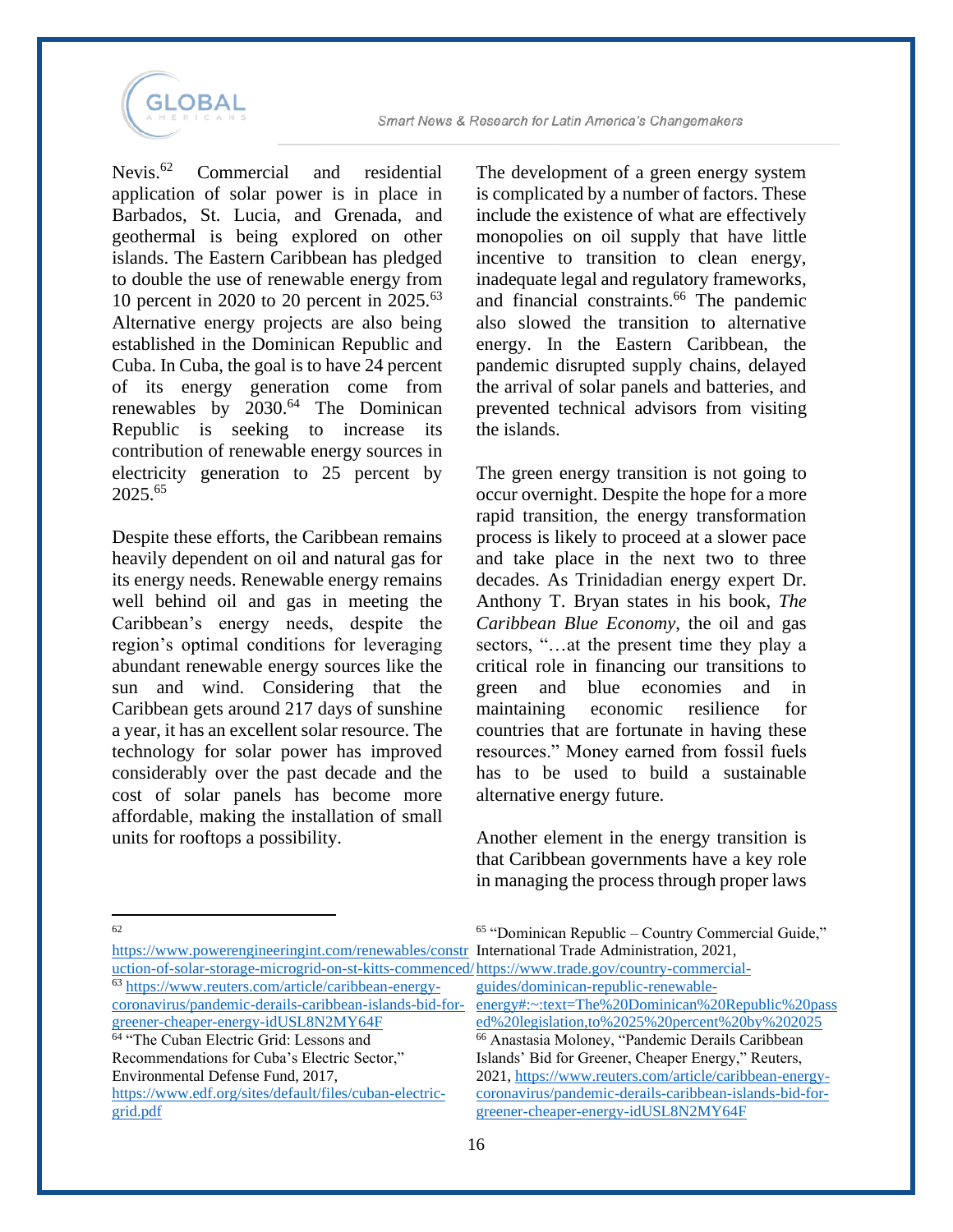

and regulations. These considerations extend to the role of the U.S. and other large international oil companies in oil and gas exploration and production, all of which fit into the mix of the Caribbean's blue economy. Equally important, Caribbean countries need to position themselves for growing demands for the materials needed for green energy, which include copper, nickel, aluminum (bauxite), graphite, and lithium Although these minerals are not abundant throughout the Caribbean, Jamaica and Guyana rank in the top 15 countries in terms of bauxite reserves. Additionally, CARICOM countries could position themselves by collectively bargaining for these resources, as their combined economies are worth an estimated \$82 billion.<sup>67</sup> Underwater mining could also potentially open some opportunities and help further develop energy diversification, although there are serious environmental risks involved with the process that must be properly considered. 68

Caribbean governments are generally committed to reducing their carbon signature and developing alternative energy. In this, there is support from international organizations such as the Inter-American Development Bank and the World Bank. The European Union, European countries, and the United States have also been supportive of this effort.

During the Obama administration, then-Vice President Joe Biden hosted the first Caribbean Energy Security Summit in

Washington, D.C., in 2015. All countries in the Caribbean, except for Cuba, participated in the summit, as did CARICOM, the Caribbean Development Bank, the European Union, the Inter-American Development Bank, the International Renewable Energy Agency, the Organization of American States, and the World Bank. The meeting marked the launch of the Caribbean Energy Security Initiative (CESI), whose mission is "to boost energy security and sustainable economic growth through a focus on improved governance, increased access to finance, and strengthened coordination among energy donors, governments and stakeholders."<sup>69</sup> According to the U.S. State Department, the U.S. Overseas Private Investment Corporation (OPIC) has financed over \$120 million in energy deals in the Caribbean since CESI's launch.<sup>70</sup> While CESI's mission statement is admirable, OPIC needs to make much more funding available to achieve the Initiative's stated goals. With the inauguration of Joe Biden as President in 2020, the U.S. had an administration that was probably the most green-oriented to enter the White House. Moreover, considering the President's background, the U.S. should be more actively engaged in pushing an agenda of energy innovation aided by bilateral, regional, and multilateral development banks to drive cost reductions.

#### **Trade in and around the oceans**

The Caribbean enjoys a strategic location at the crossroads of a number of major global

<sup>67</sup> [https://today.caricom.org/2021/12/15/caricom-gdp-as](https://today.caricom.org/2021/12/15/caricom-gdp-as-an-indicator-of-the-status-of-national-economies-a-false-impression/)[an-indicator-of-the-status-of-national-economies-a-false](https://today.caricom.org/2021/12/15/caricom-gdp-as-an-indicator-of-the-status-of-national-economies-a-false-impression/)[impression/](https://today.caricom.org/2021/12/15/caricom-gdp-as-an-indicator-of-the-status-of-national-economies-a-false-impression/)

<sup>68</sup> "Science & Tech Spotlight: Deep-Sea Mining," U.S. Government Accountability Office, 2021, <https://www.gao.gov/products/gao-22-105507>

<sup>69</sup> "Caribbean Energy Security Initiative (CESI)," U.S. Department of State[, https://www.state.gov/caribbean](https://www.state.gov/caribbean-energy-security-initiative-cesi/)[energy-security-initiative-cesi/](https://www.state.gov/caribbean-energy-security-initiative-cesi/)

<sup>70</sup> https://ww<u>w.state.gov/caribbean-energy-security-</u> [initiative-cesi/](https://www.state.gov/caribbean-energy-security-initiative-cesi/)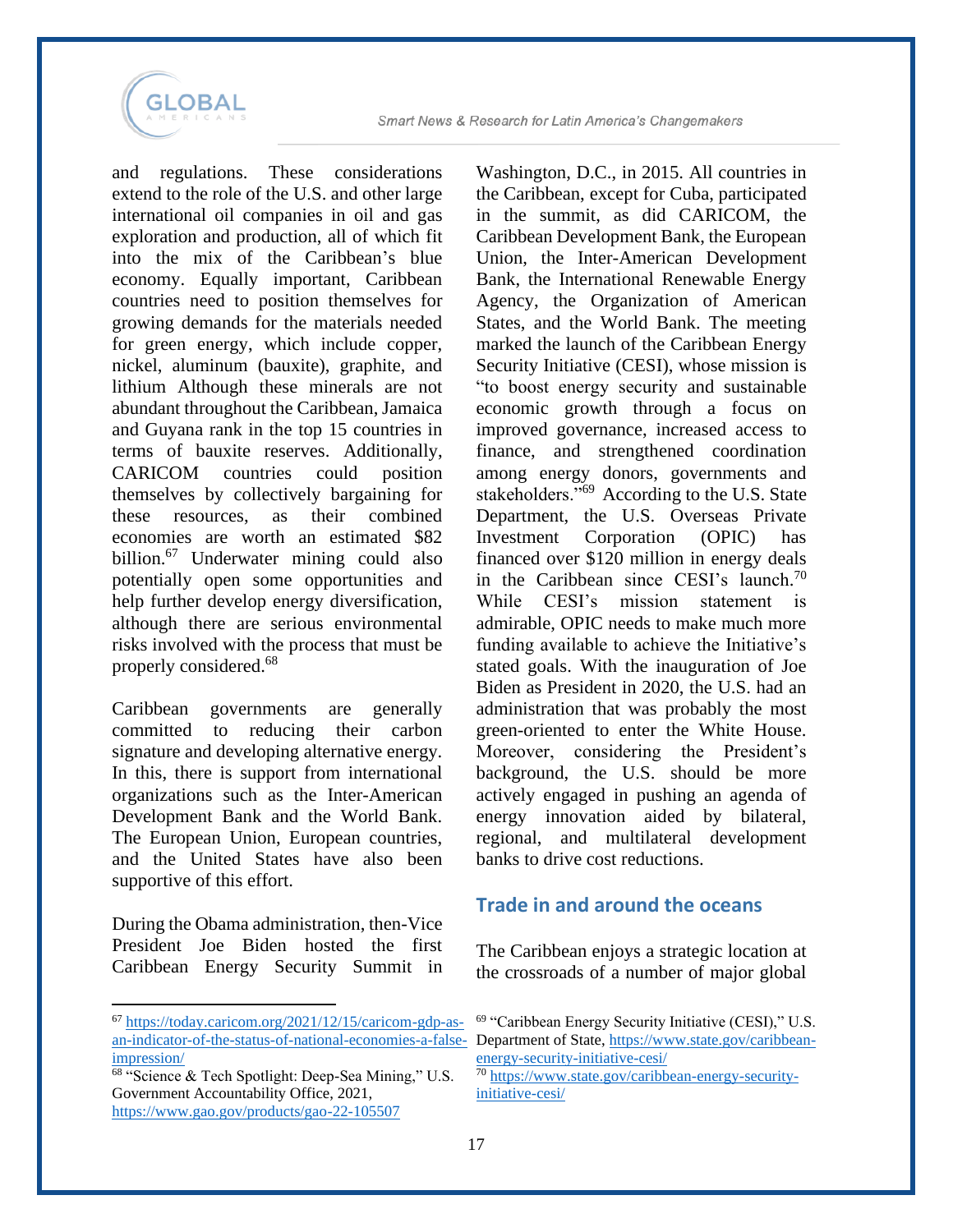

trade routes linking Asia, the Americas, Africa, and Europe. While Caribbean countries are not what can be considered major trading nations, they sit aside these critical oceanic trade routes, a position reinforced by the Panama Canal through which roughly \$270 billion worth of cargo transits each year.<sup>71</sup> A number of ports, such as Kingston (Jamaica), Freeport (The Bahamas), and Caucedo (Dominican Republic) rank among the busiest in the Americas. The trade in and around the Caribbean is likely to expand, making Caribbean engagement all the more compelling. Reflecting this, the main transport mode for global trade is ocean shipping, with around 90 percent of traded goods carried over the waves.<sup>72</sup> The Organization for Economic Cooperation and Development forecasts that maritime trade volumes are set to triple by  $2050^{73}$ Significantly for the Caribbean, maritime transport forms part of a cluster of economic activities that can generate greater economic value added.

Maritime transport can be an industry multiplier. Shipping is part of a larger maritime cluster in its position as buyer and customer; shipping companies purchase ships, helping the shipbuilding industry. The industry also uses ports, terminals, and logistics services, with an indirect effect of local companies providing food, supplies, and land transport.<sup>74</sup> One example of Caribbean engagement is the Jamaicanbased Caribbean Maritime Institute, which offers professional training in their "Seafarers Programmes." The Maritime

Authority of Jamaica also offers training through a certificate program. The Maritime Authority is focused on maritime safety, marine pollution prevention, and the welfare of Jamaican seamen.<sup>75</sup>

Digital technologies can make a greater contribution to maritime trade and sustainability, especially in data collection and analysis on the impact of climate change and human activity on marine ecosystems. This assumes greater importance considering that the shipping industry over the past three years has been marked by increasing customer demands, unprecedented cargo logjams, workforce shortages, carrier capacity constraints, and the lingering effects of the pandemic.

Another area of importance for Caribbean governments to address is the need for better communication on national planning. Considering the massive impact of the ocean on economic life throughout the Caribbean, there could be greater regional planning, though this remains a challenge considering political and economic issues between some countries.

#### **Other blue economy activities**

Carbon sequestration, the process of capturing and storing atmospheric carbon dioxide, could be a major area of expansion in the Caribbean. Guyana has already been active in this area. In 2010 it signed an agreement with Norway to maintain its forests, pursue more renewable energy projects, and fund low carbon development

71

 $73$  Ibid.

[https://www.ifc.org/wps/wcm/connect/news\\_ext\\_content/i](https://www.ifc.org/wps/wcm/connect/news_ext_content/ifc_external_corporate_site/news+and+events/news/panama+canal+expansion+key+to+global+trade)<sup>74</sup> Ibid. [fc\\_external\\_corporate\\_site/news+and+events/news/panam](https://www.ifc.org/wps/wcm/connect/news_ext_content/ifc_external_corporate_site/news+and+events/news/panama+canal+expansion+key+to+global+trade) <sup>75</sup> [https://maritimejamaica.com/About-Us/Our](https://maritimejamaica.com/About-Us/Our-Responsibility)[a+canal+expansion+key+to+global+trade](https://www.ifc.org/wps/wcm/connect/news_ext_content/ifc_external_corporate_site/news+and+events/news/panama+canal+expansion+key+to+global+trade) [Responsibility](https://maritimejamaica.com/About-Us/Our-Responsibility)

<sup>72</sup> <https://www.oecd.org/ocean/topics/ocean-shipping/>